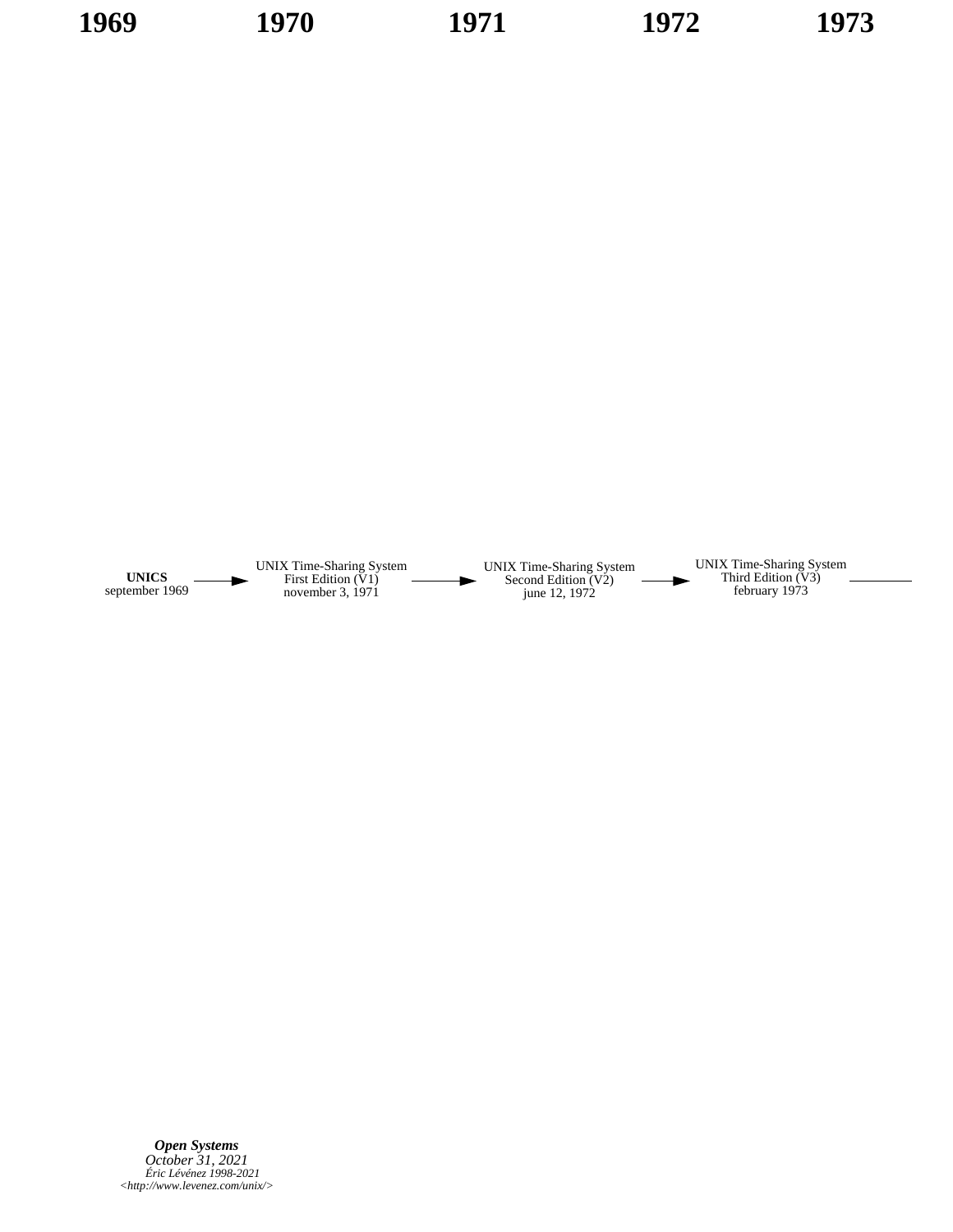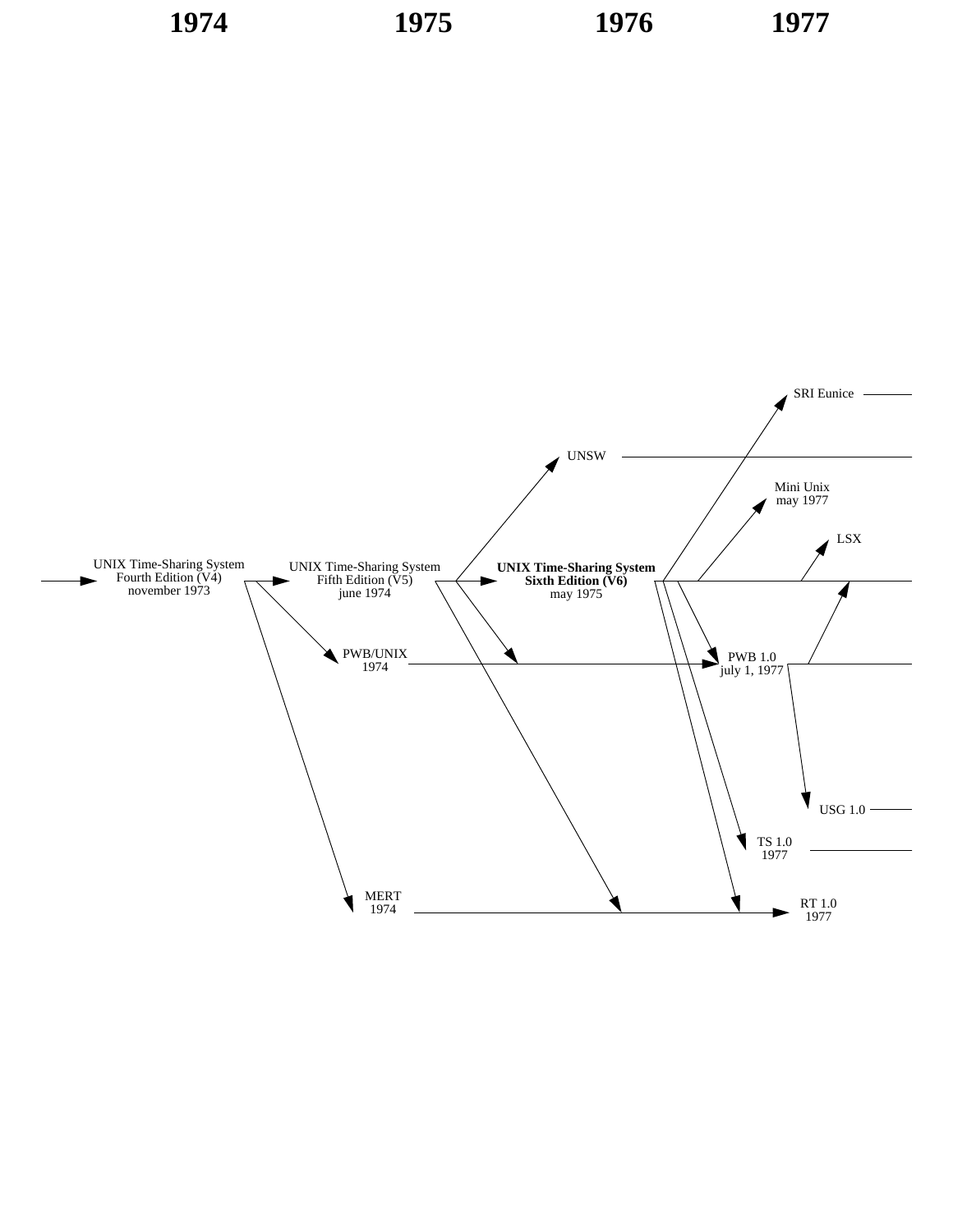

Note 1: an arrow indicates an inheritance like a compatibility, it is not only a matter of source code.

Note 2 : this diagram shows complete systems and [micro]kernels like Mach, Linux, the Hurd... This is because sometimes kernel versions are more appropriate to see the evolution of the system.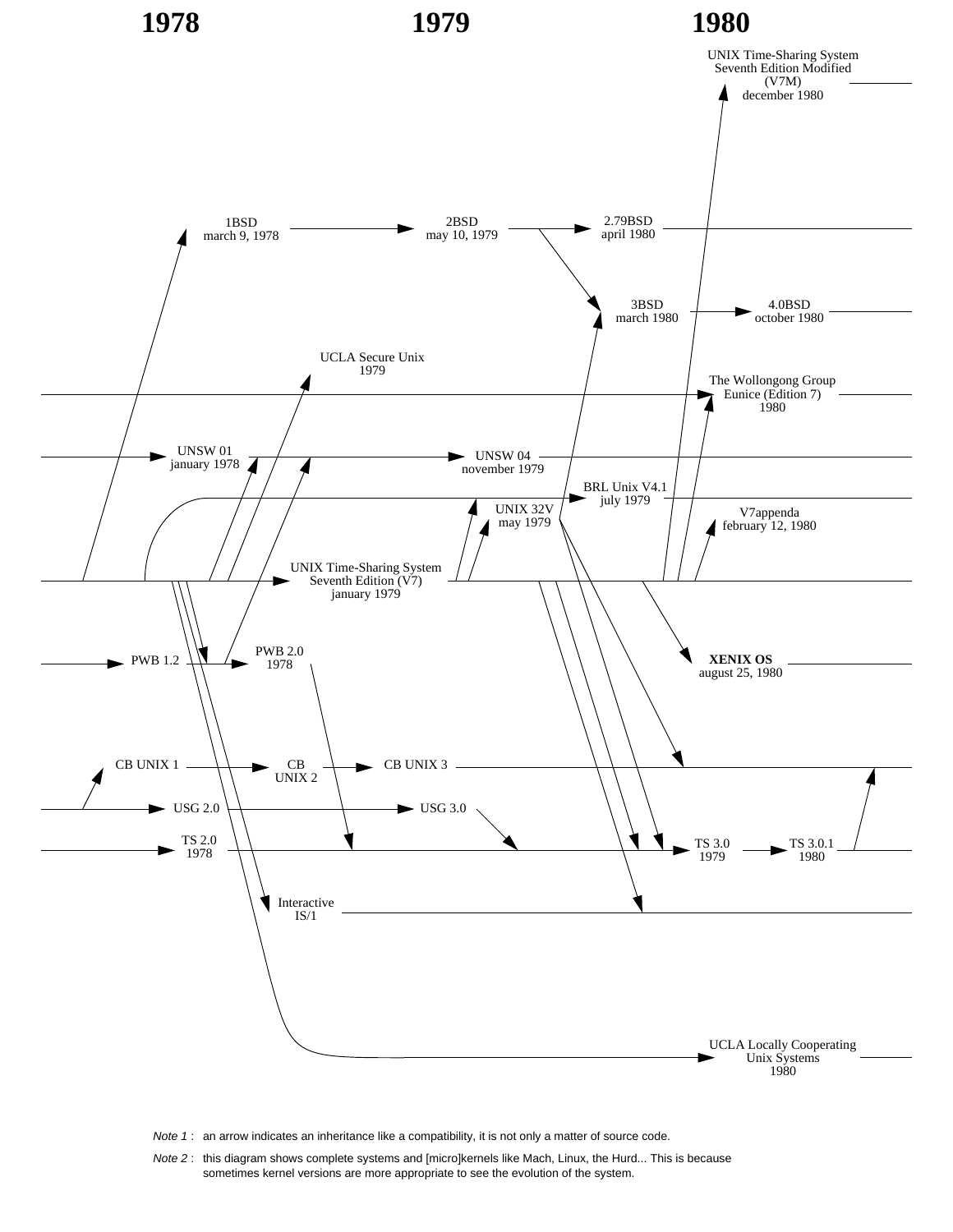**1981 1982 1983**

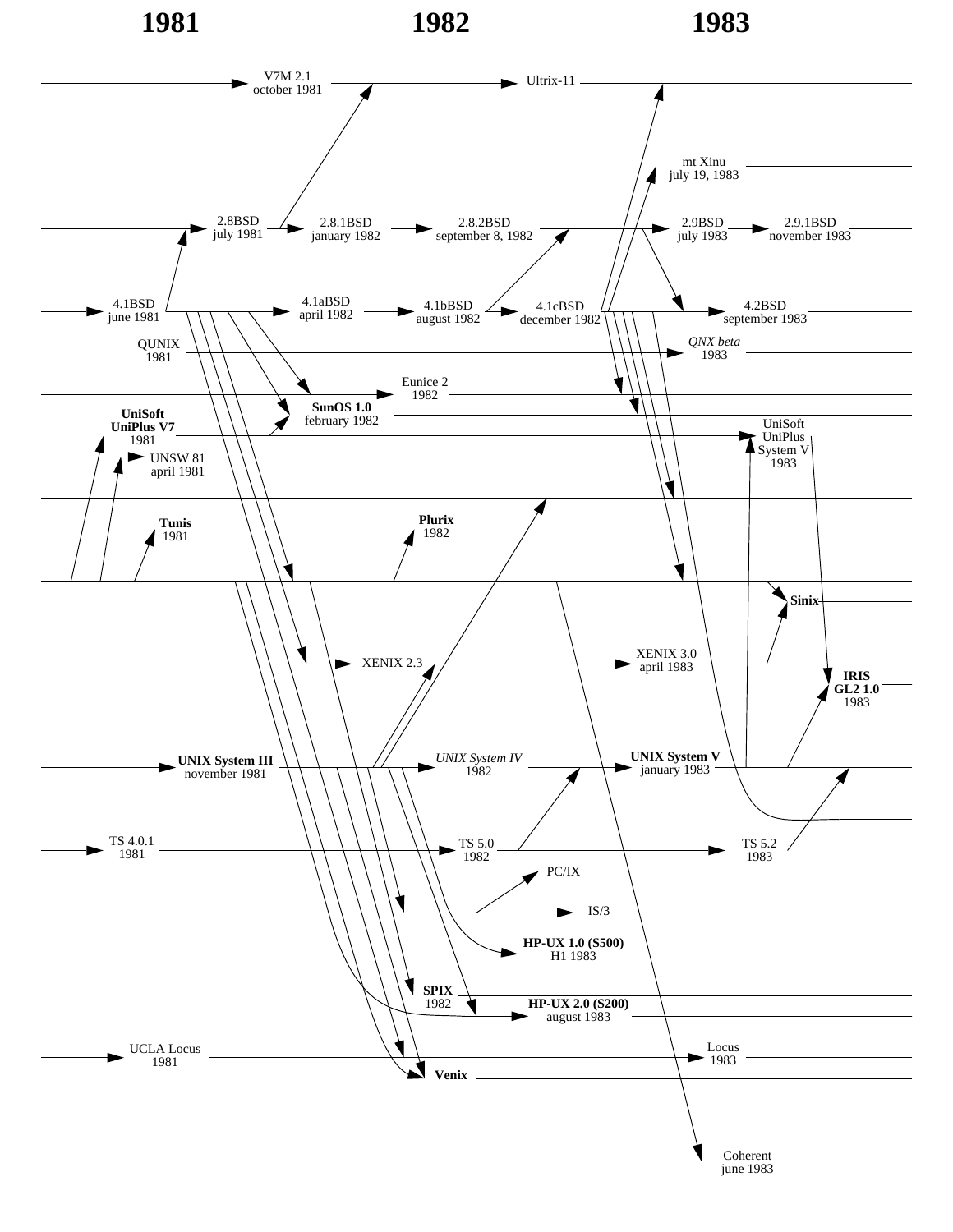## **1984 1985 1986**

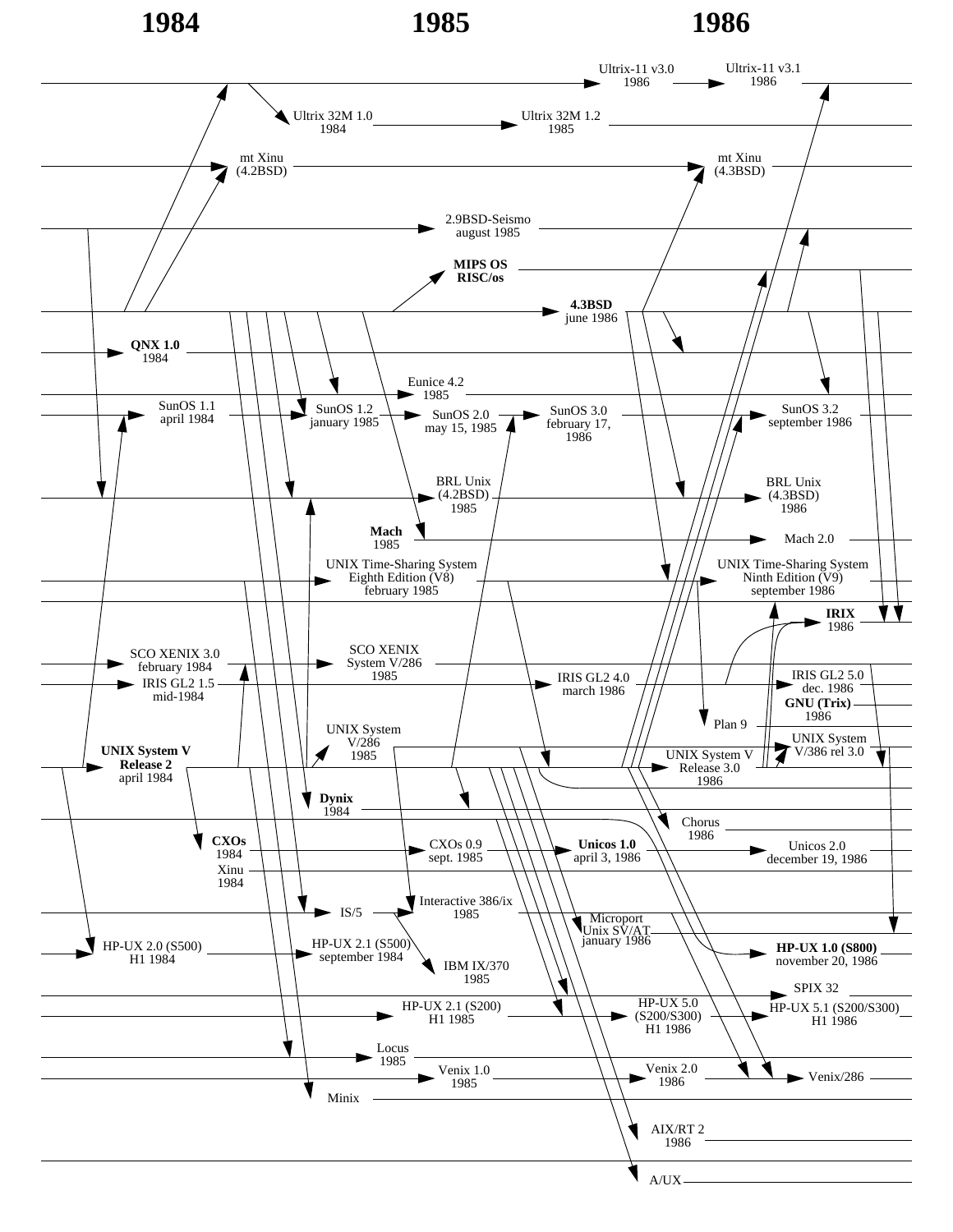**1987 1988 1989**

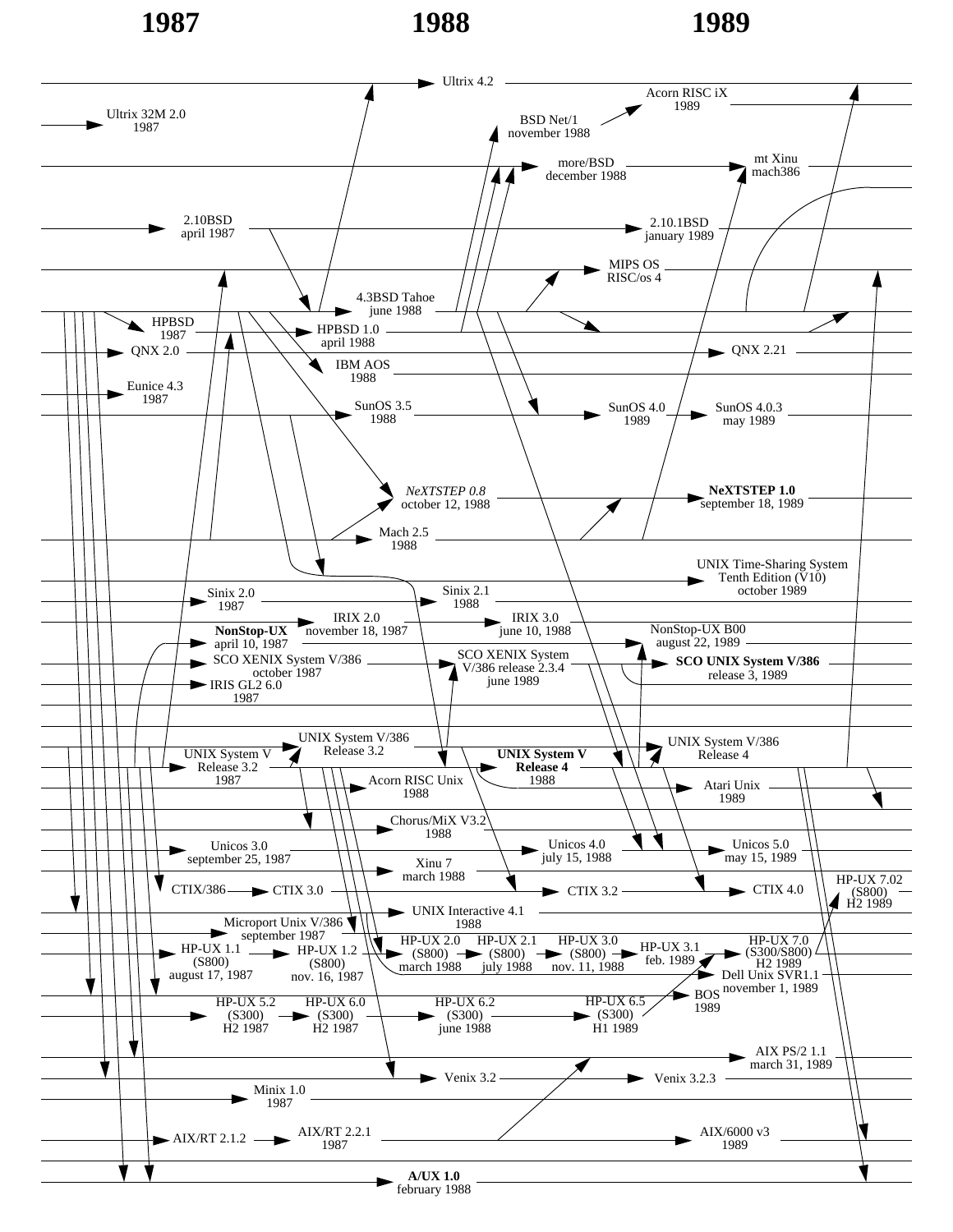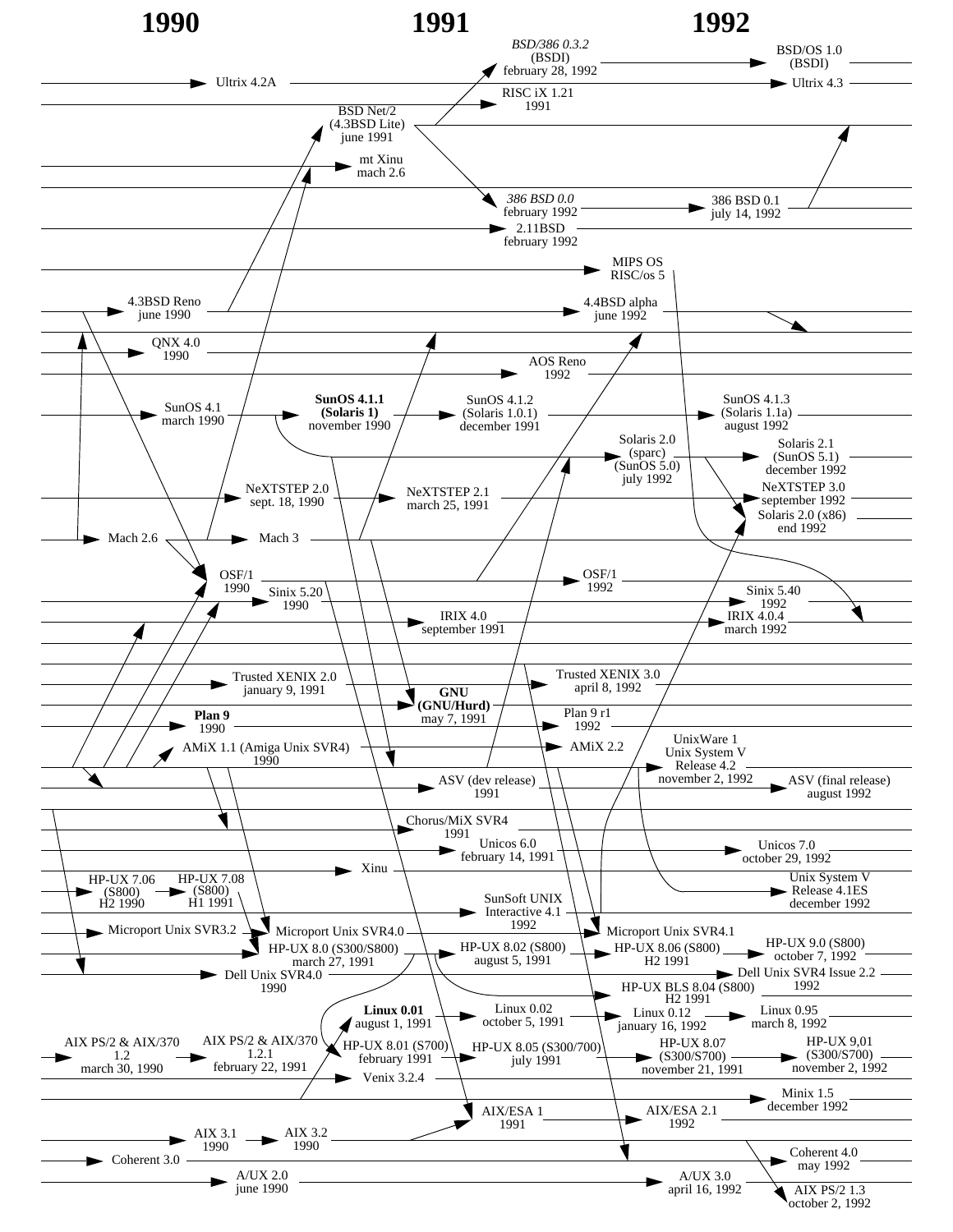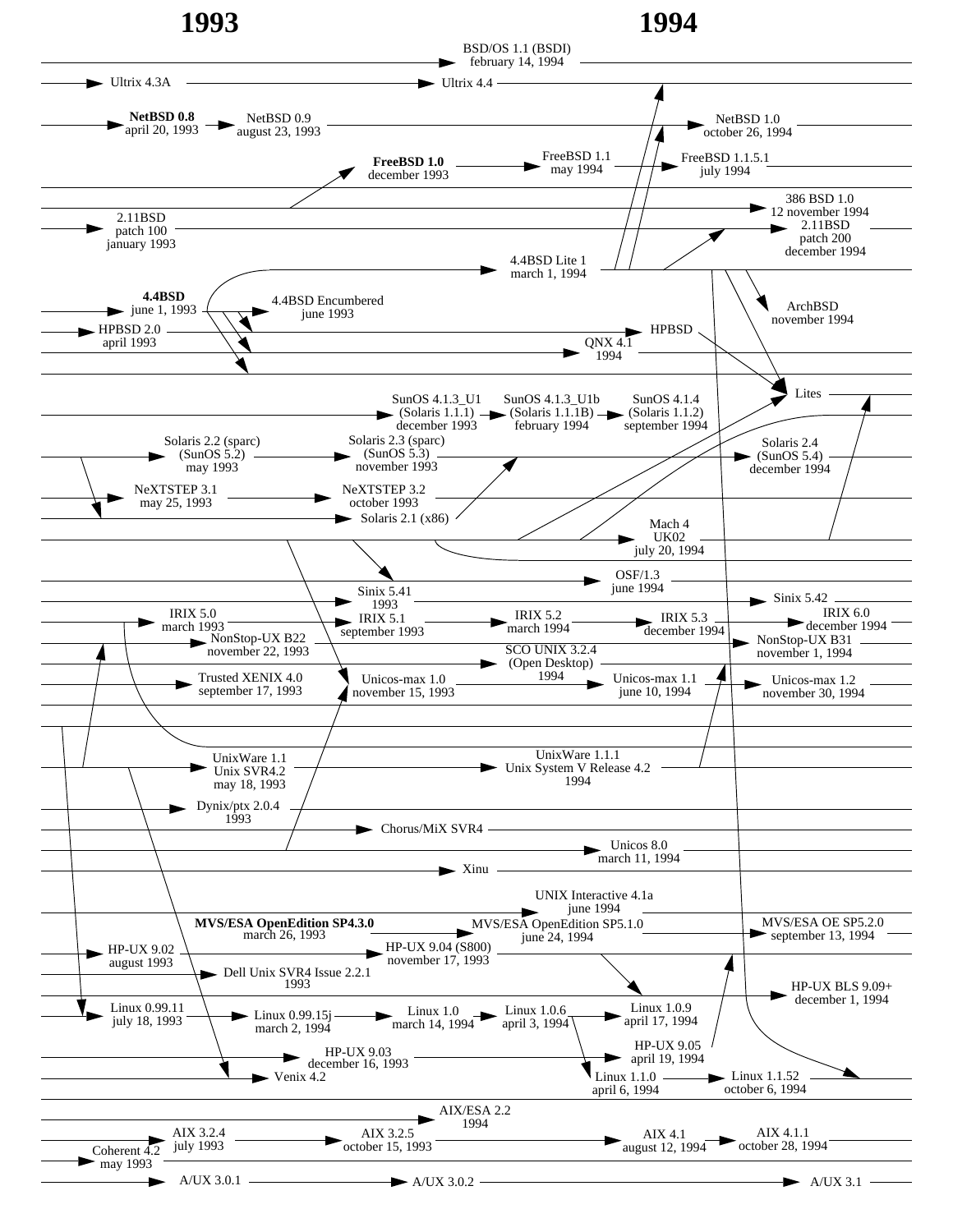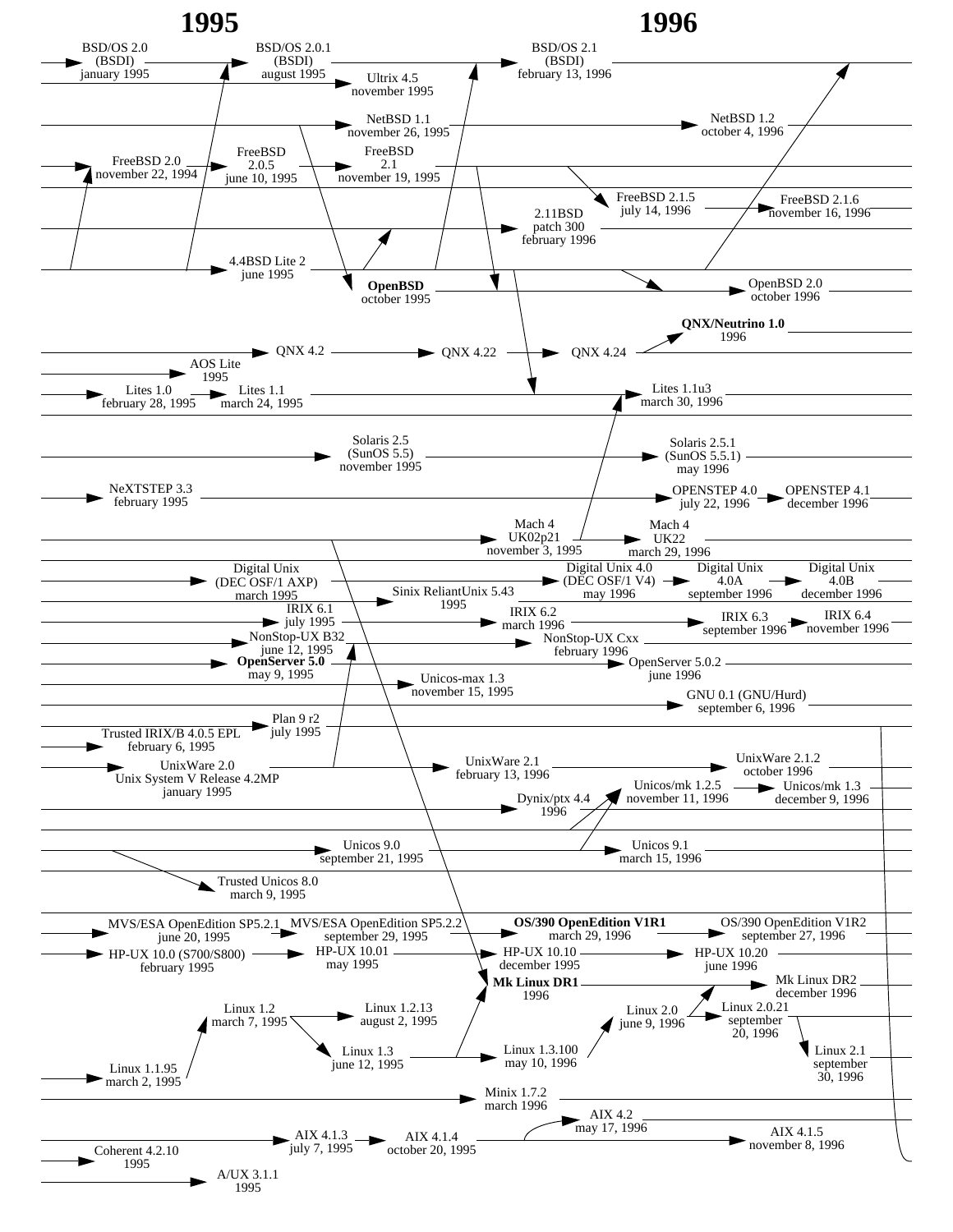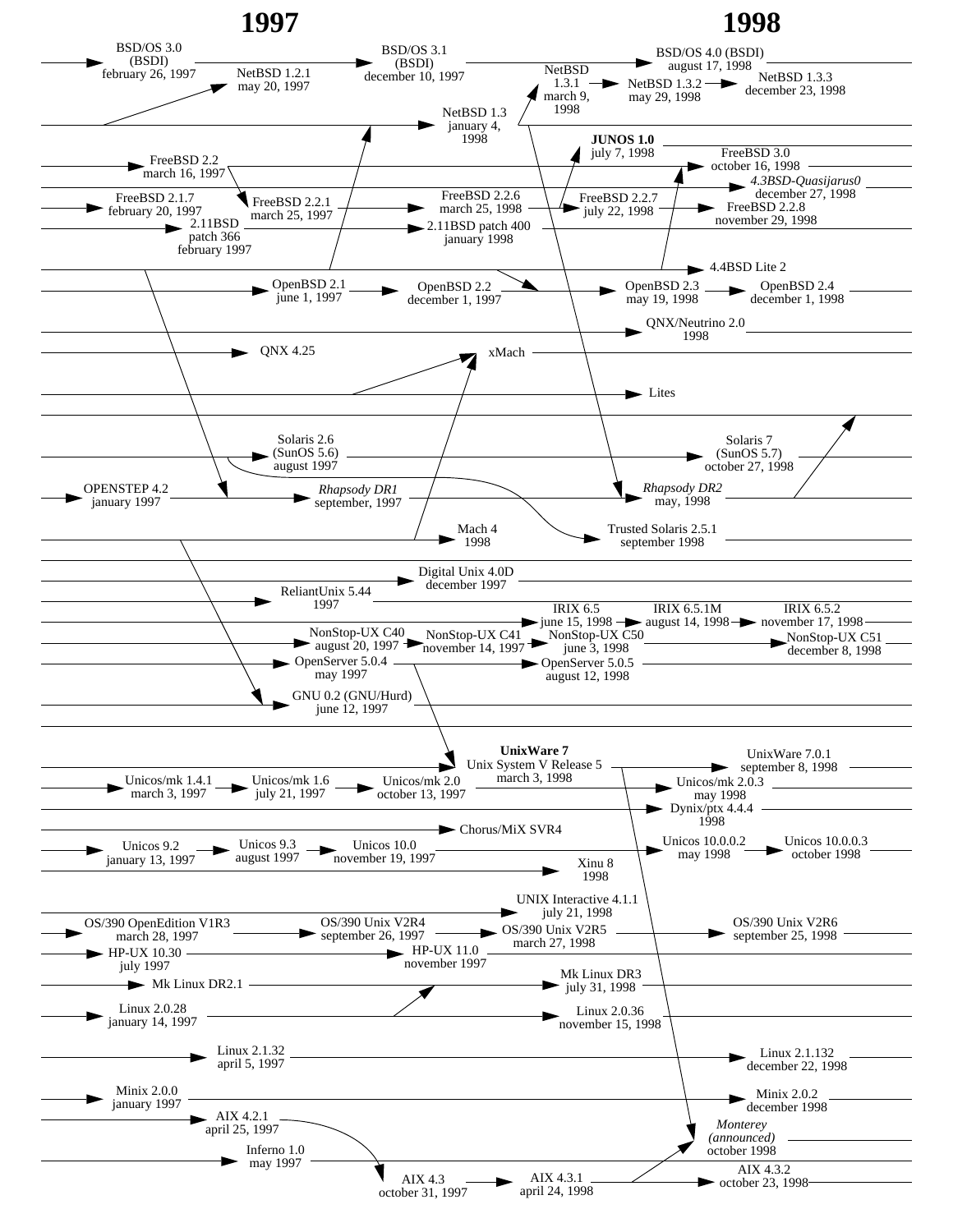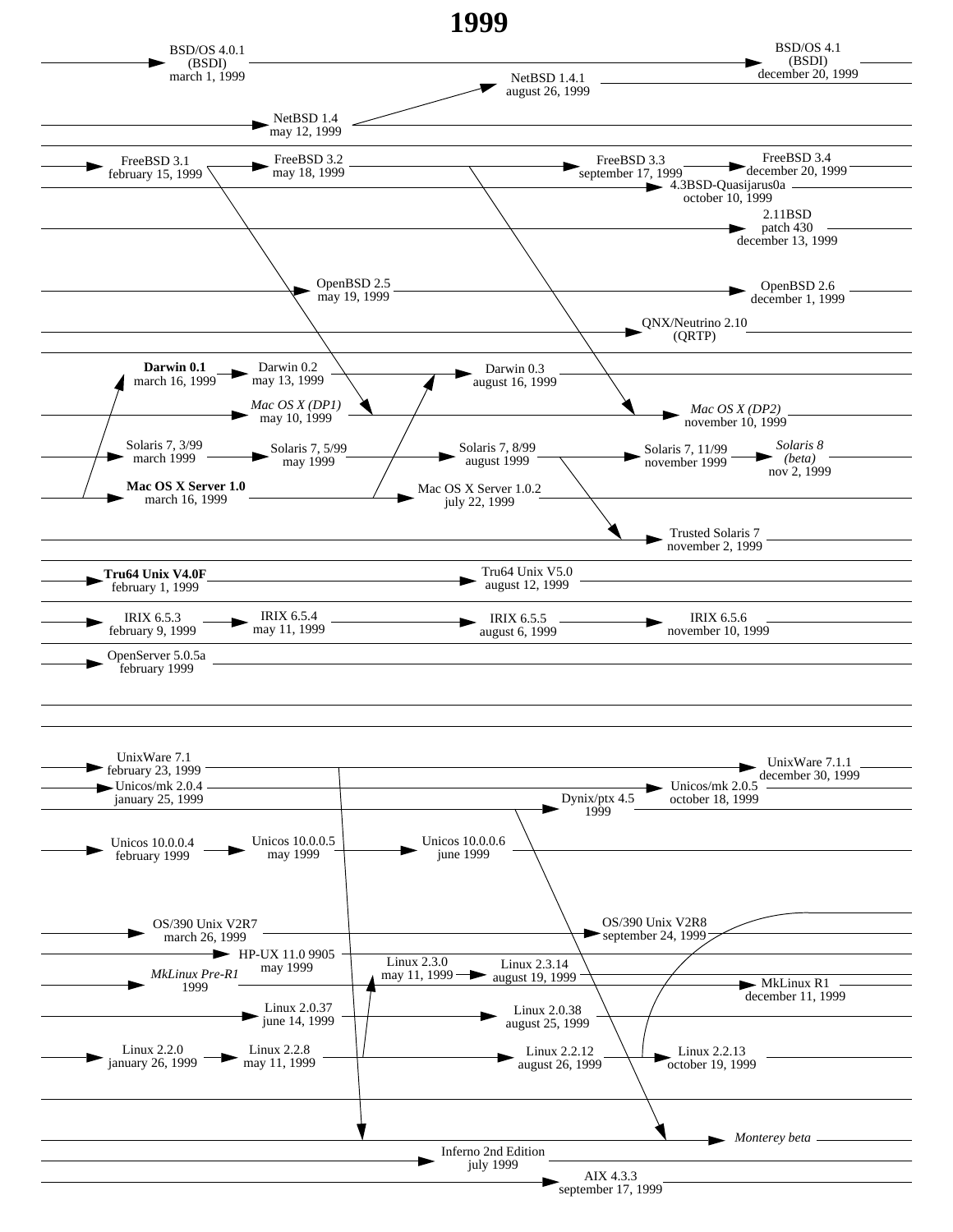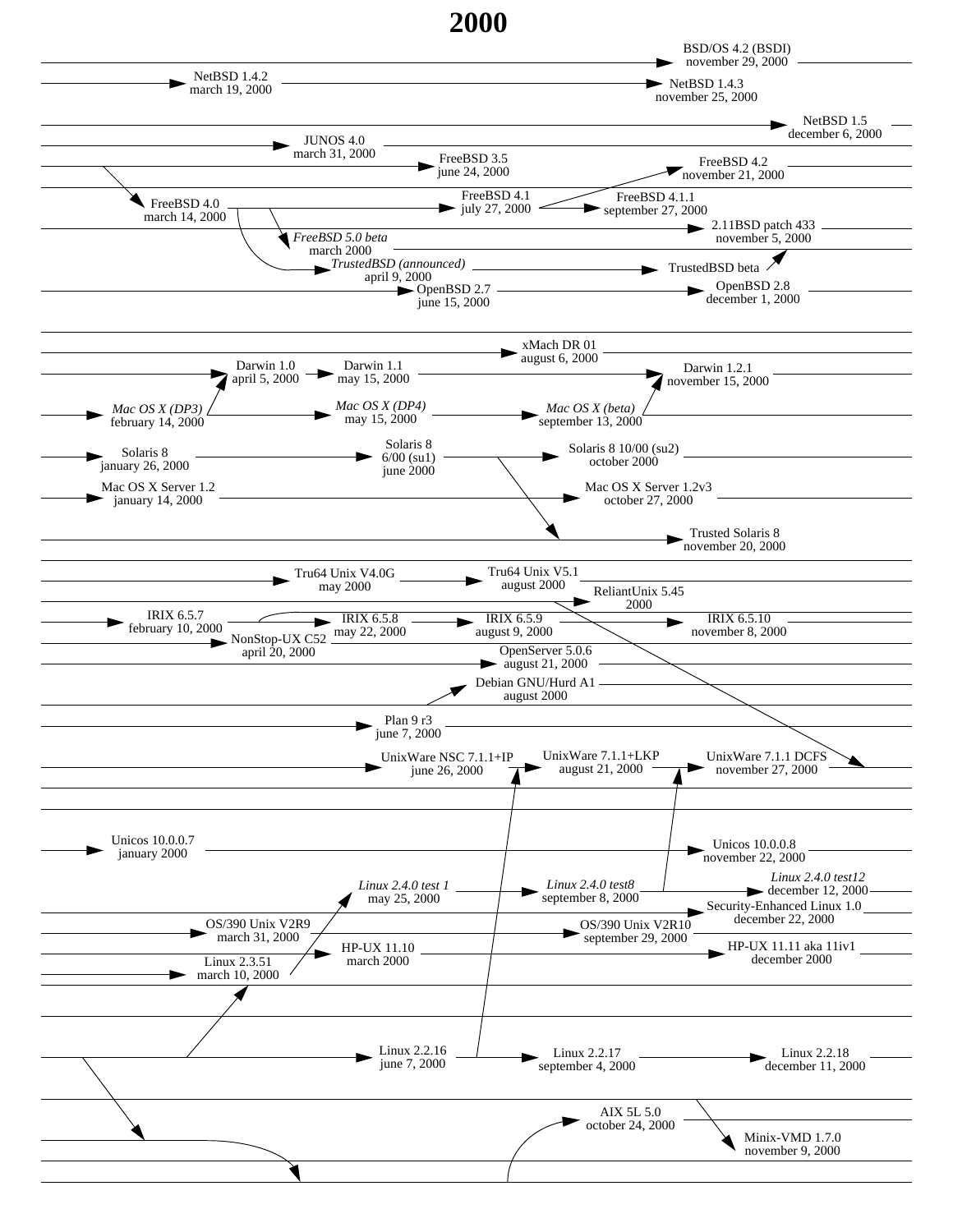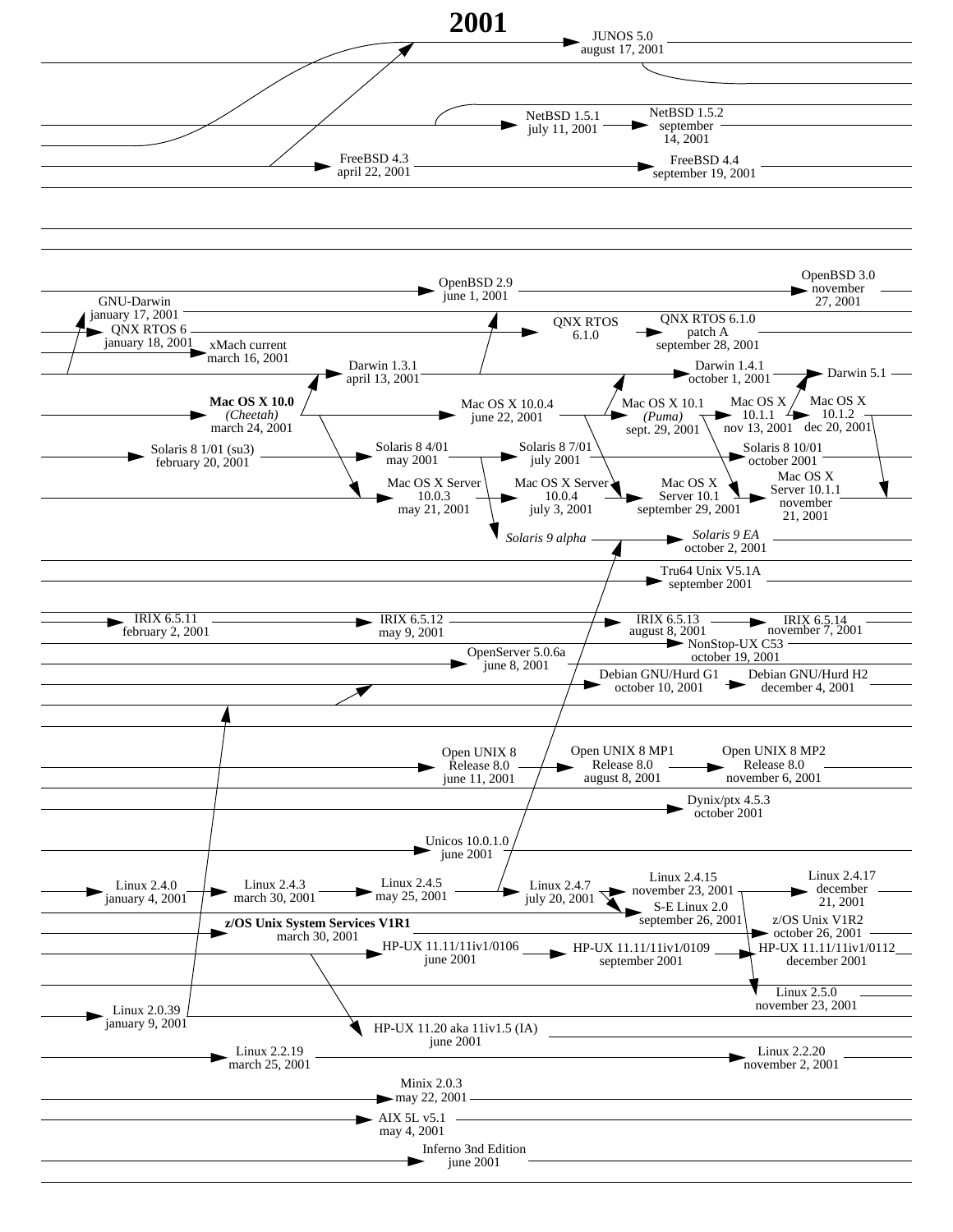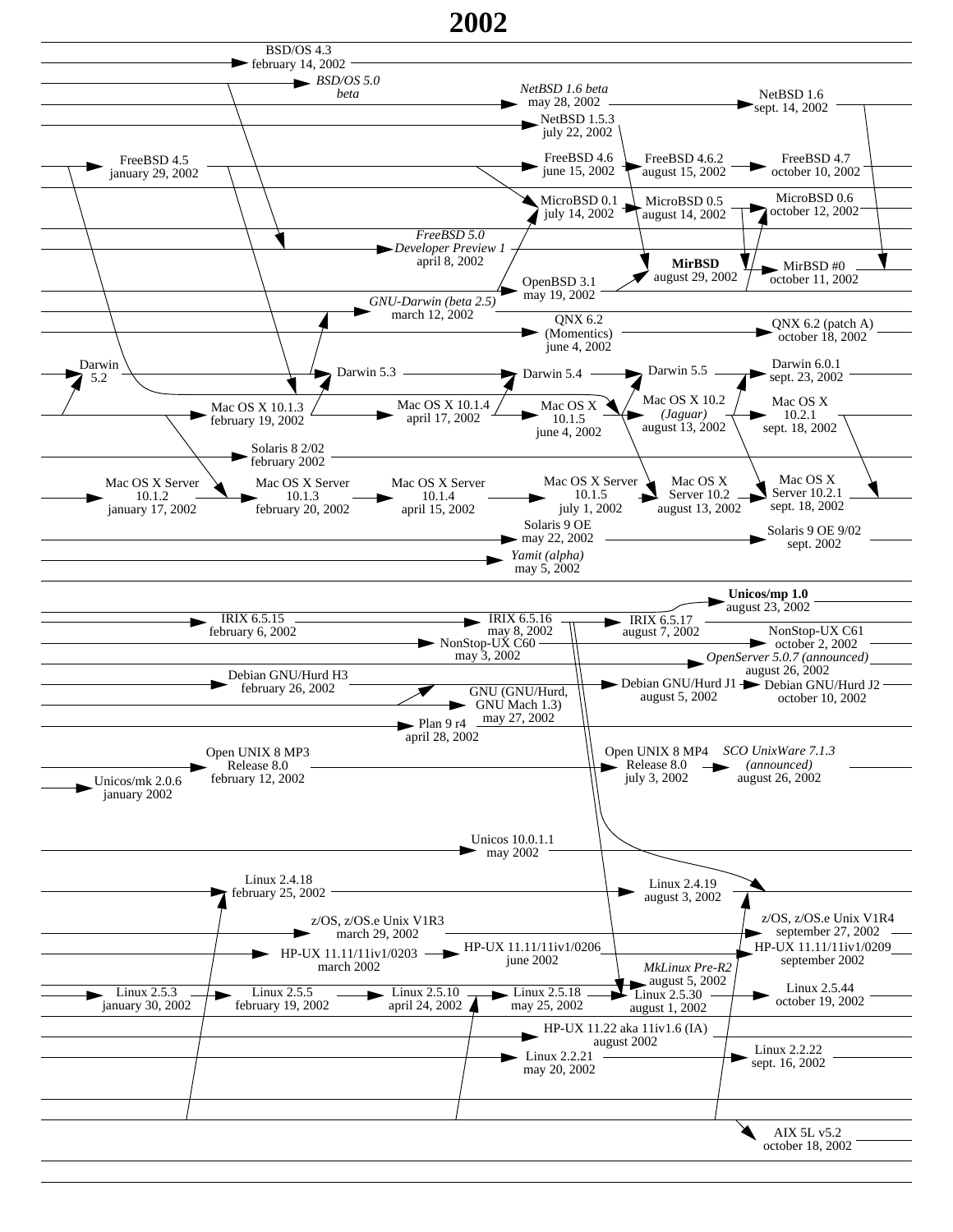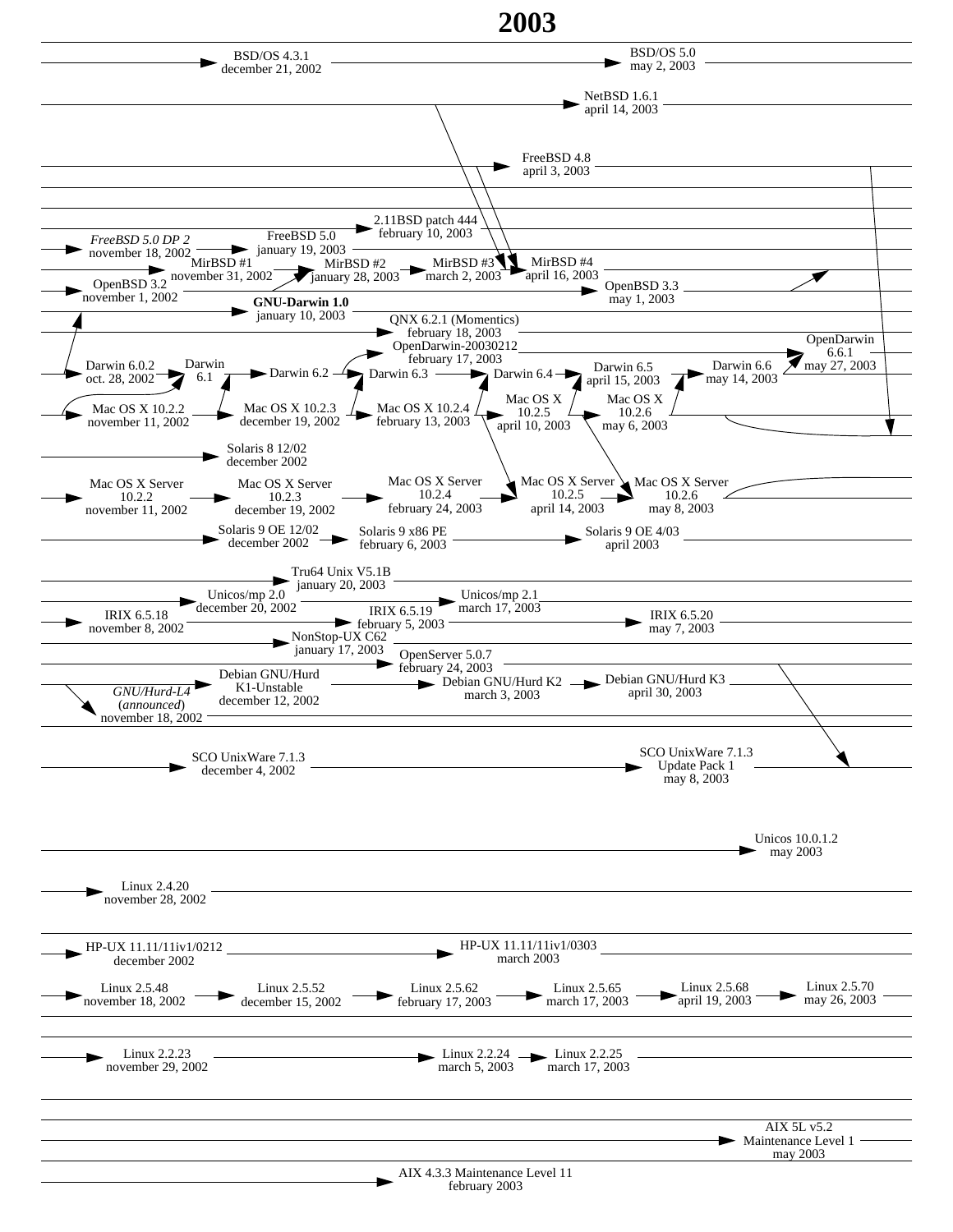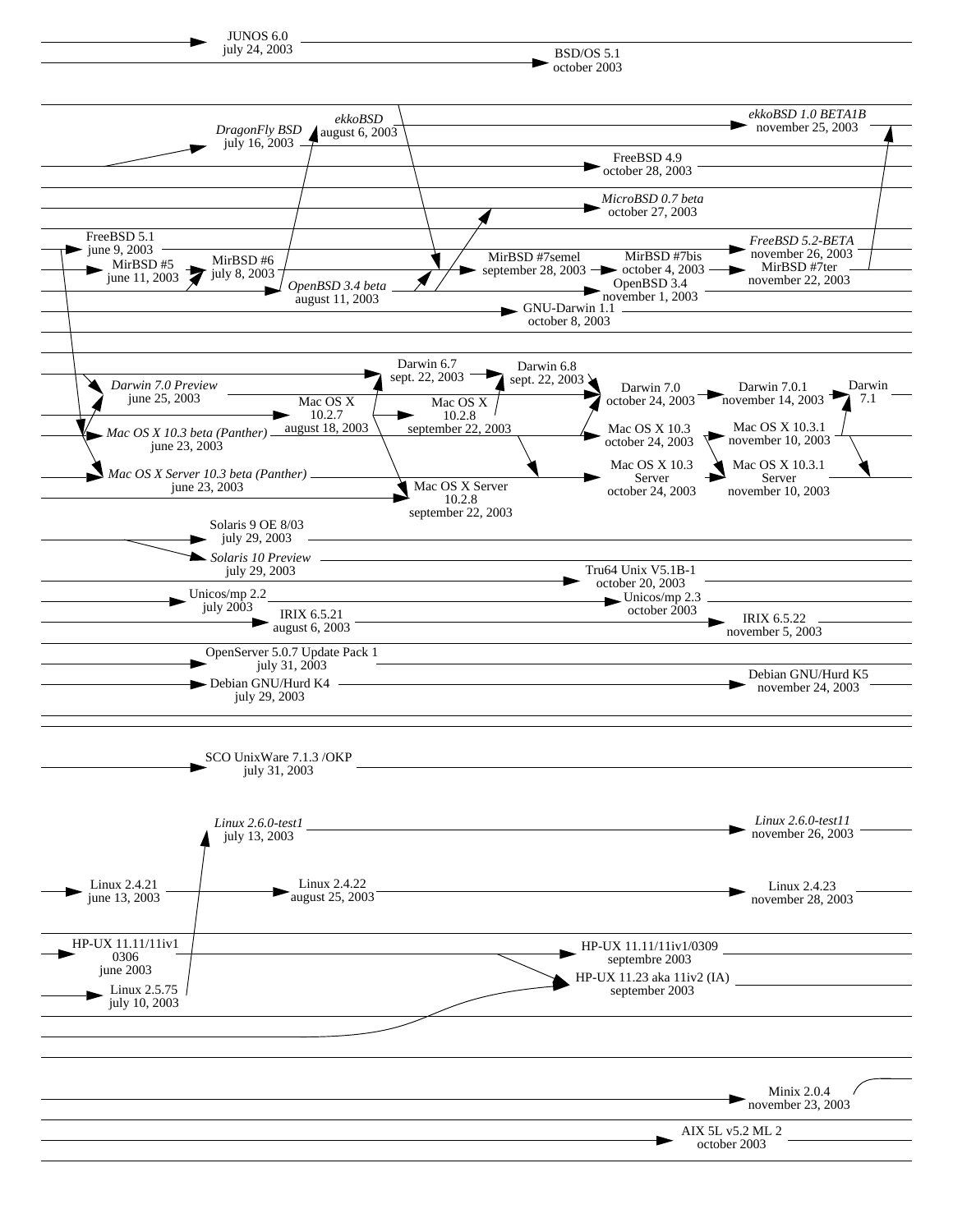## **2004**

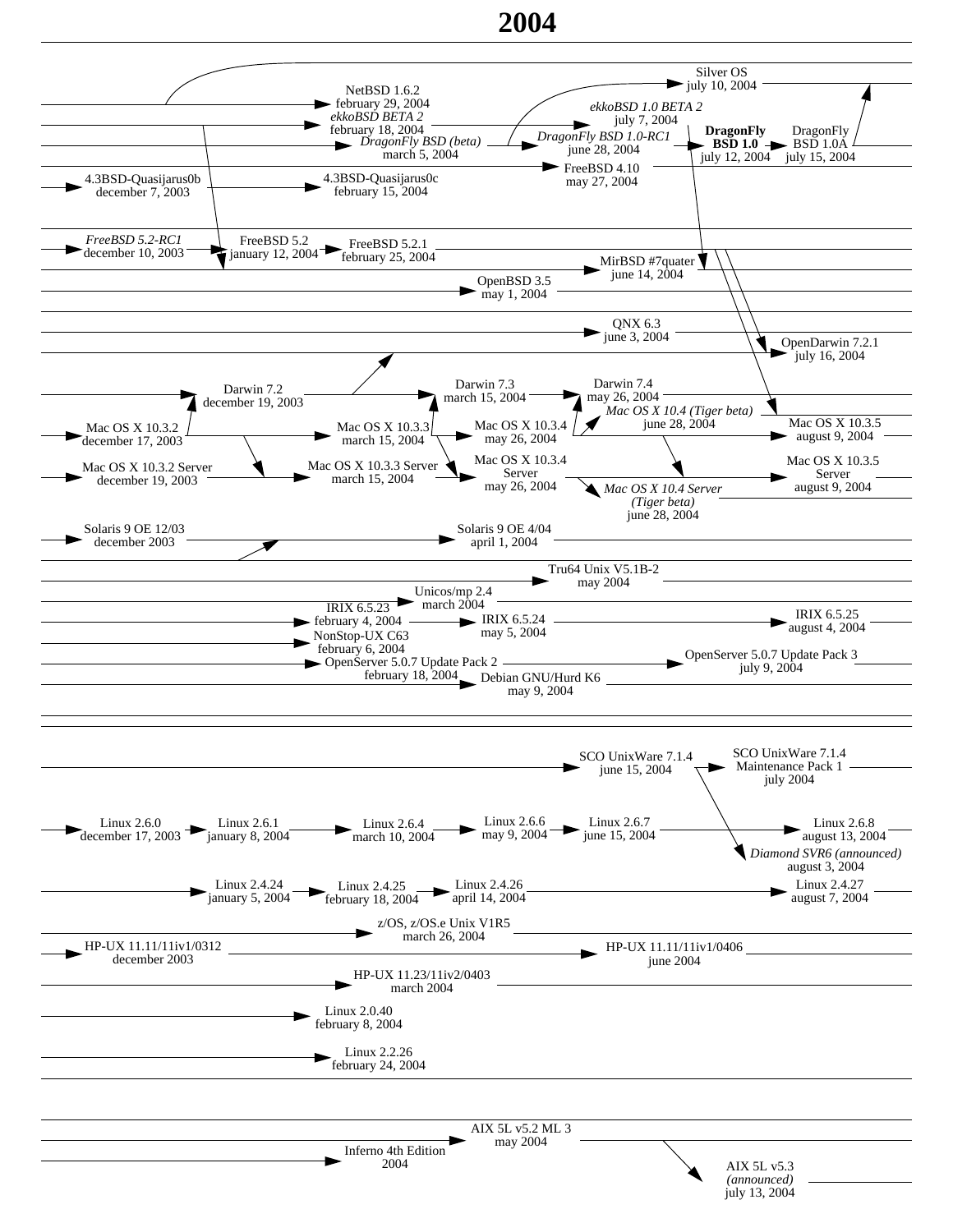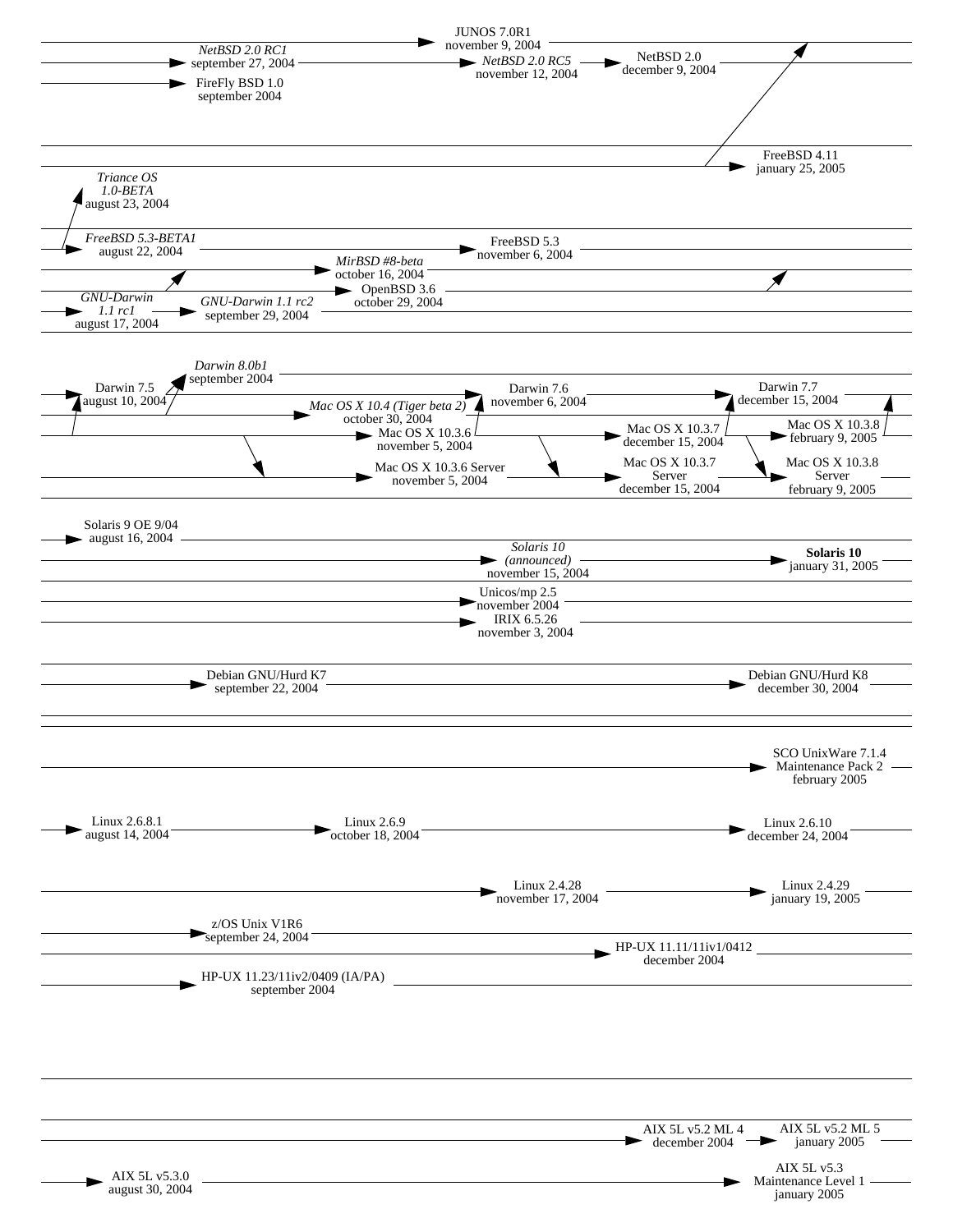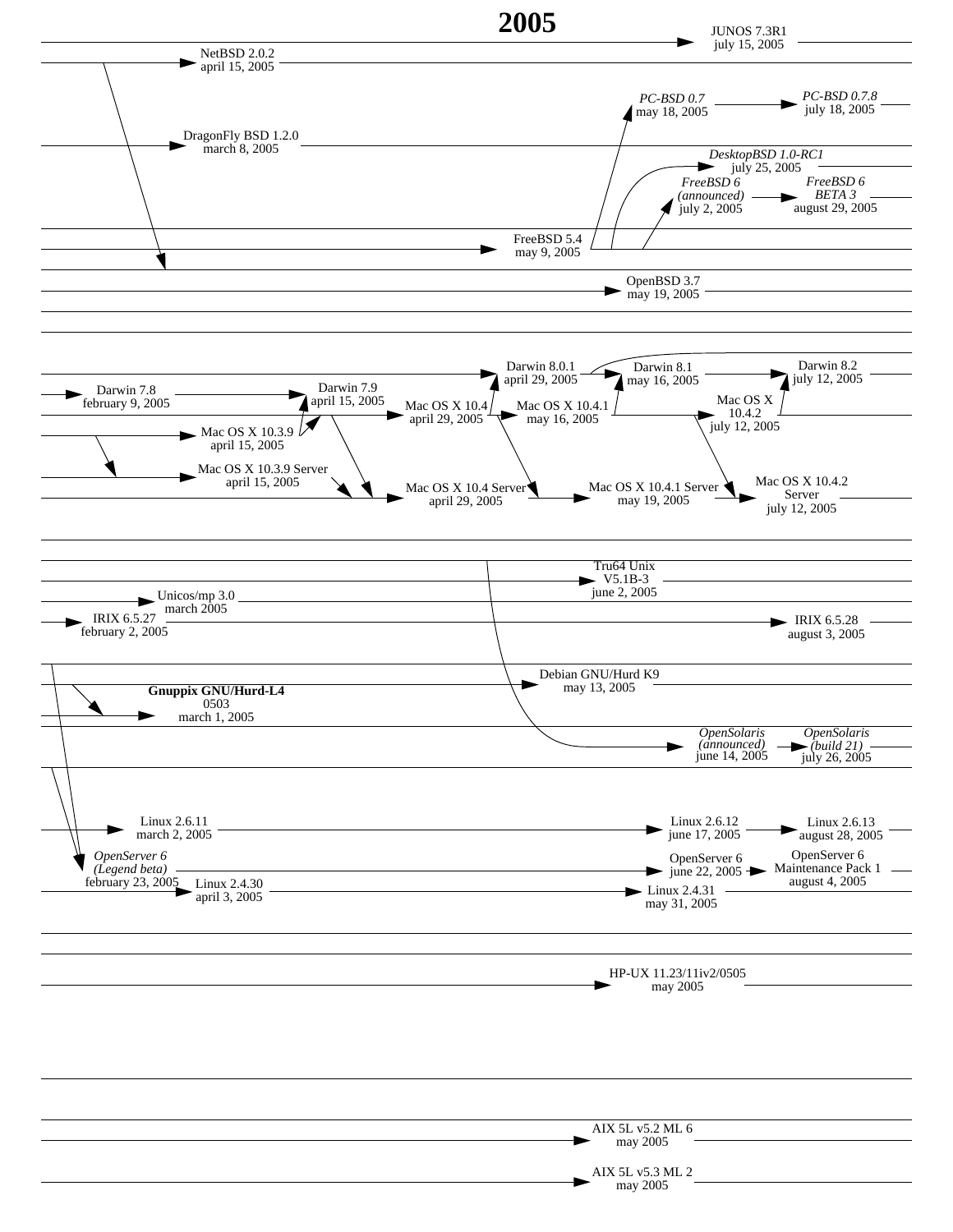## **2006**

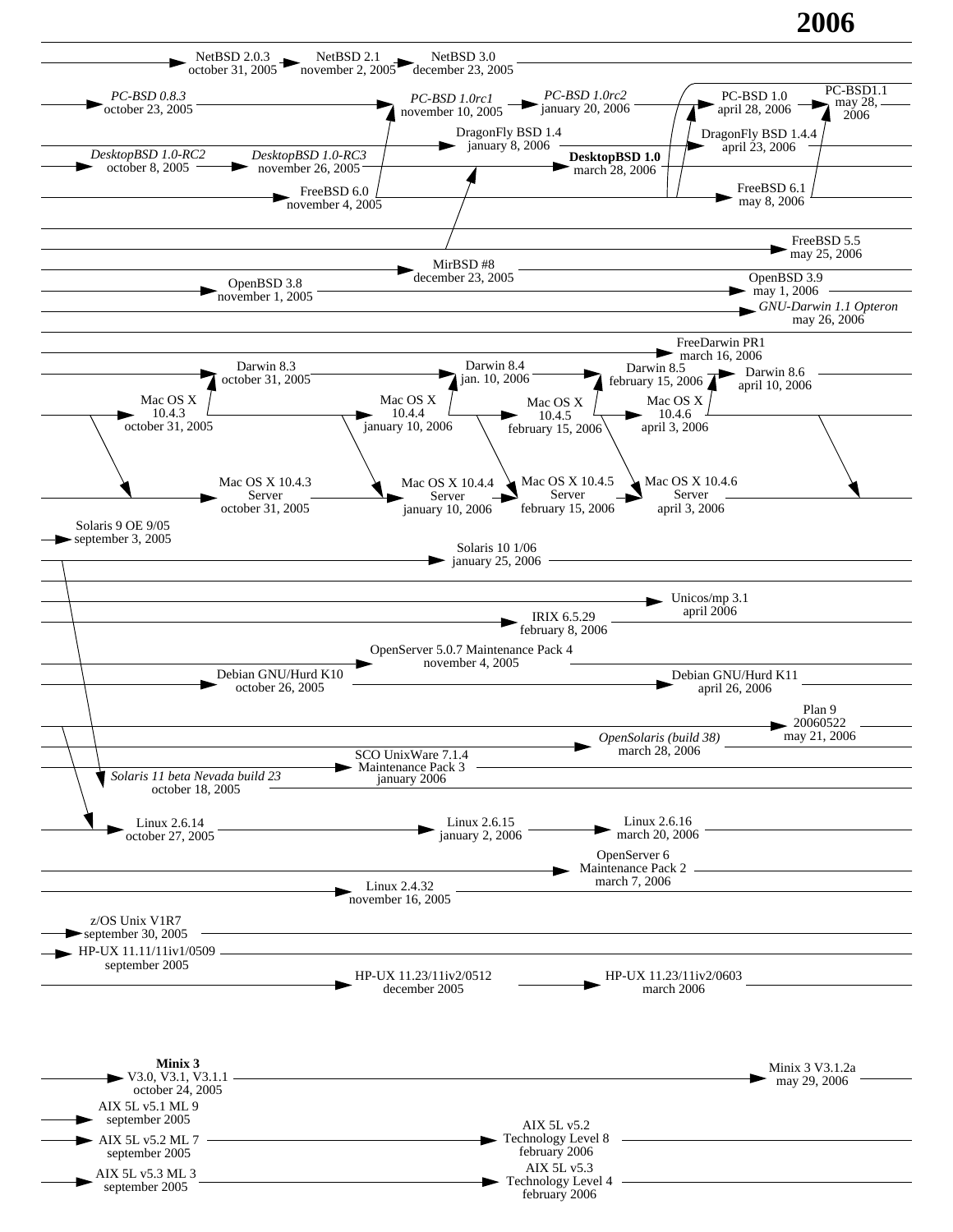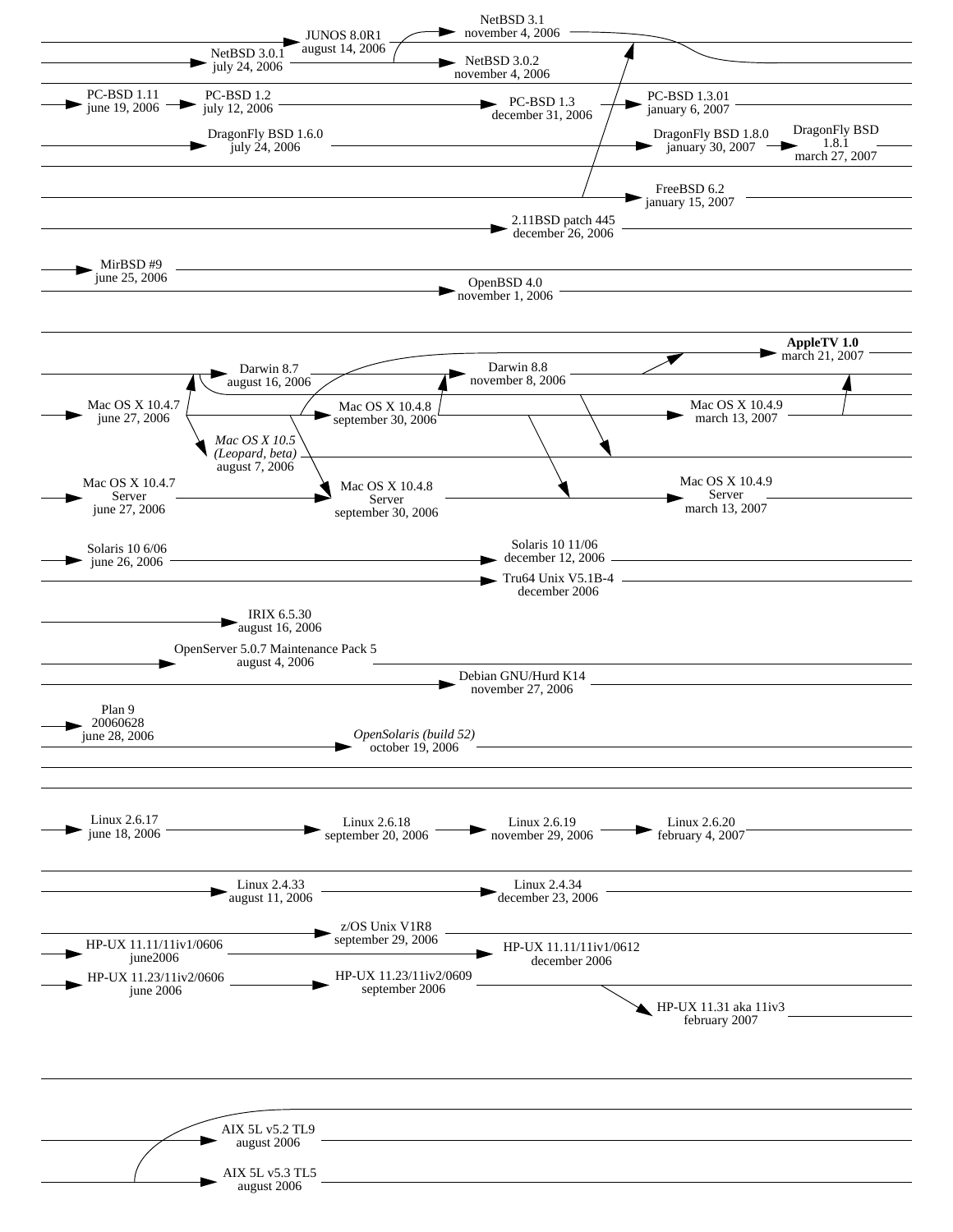

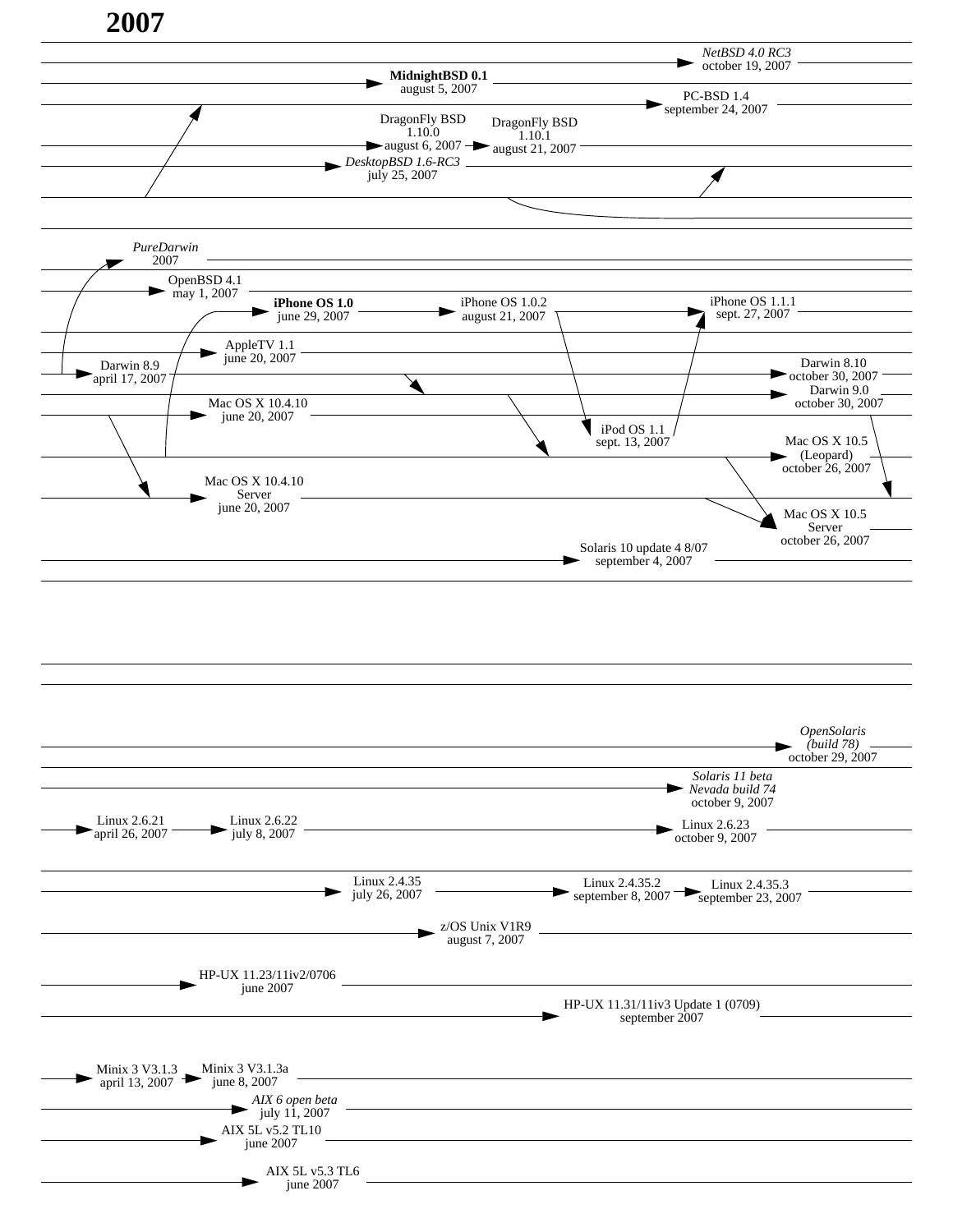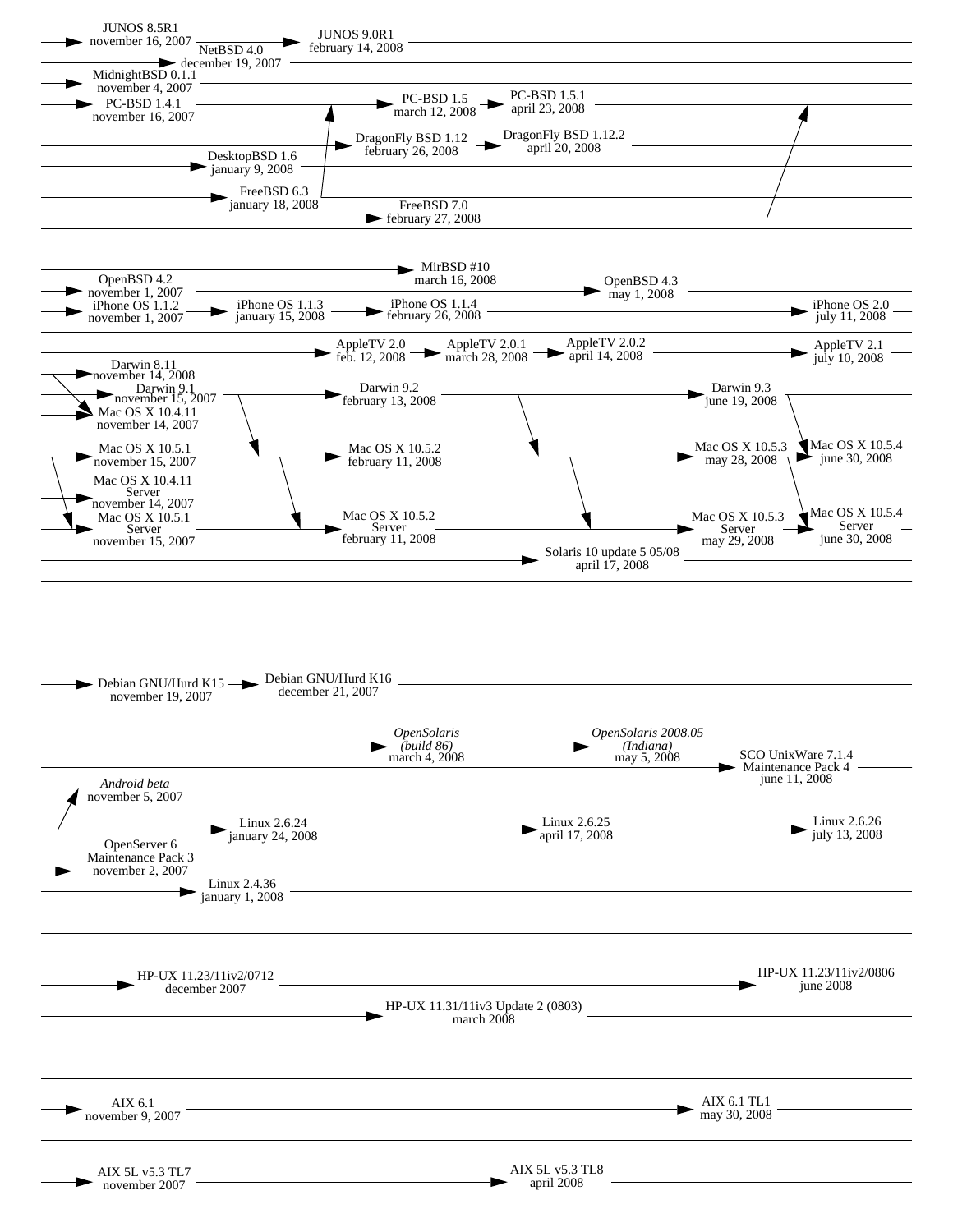

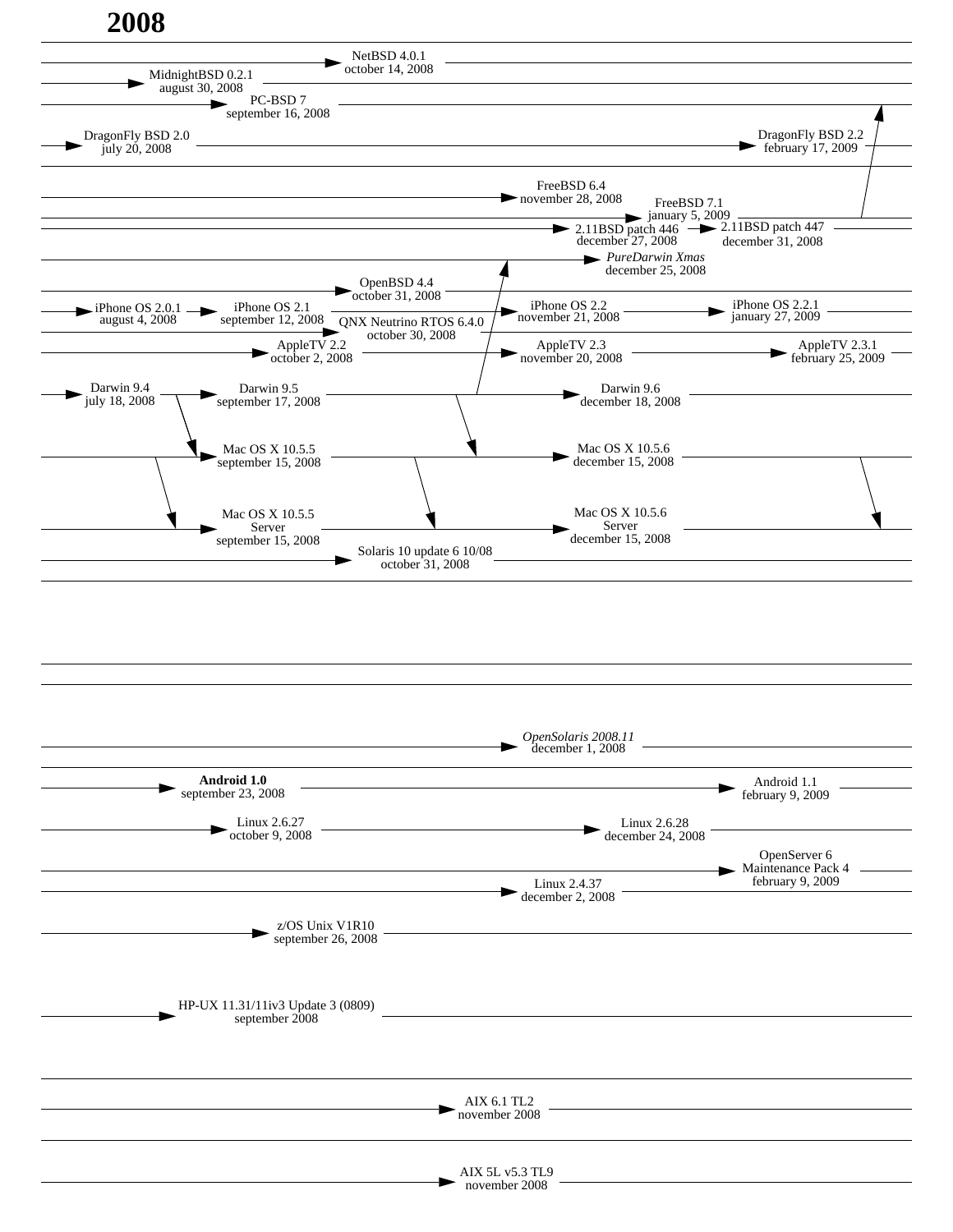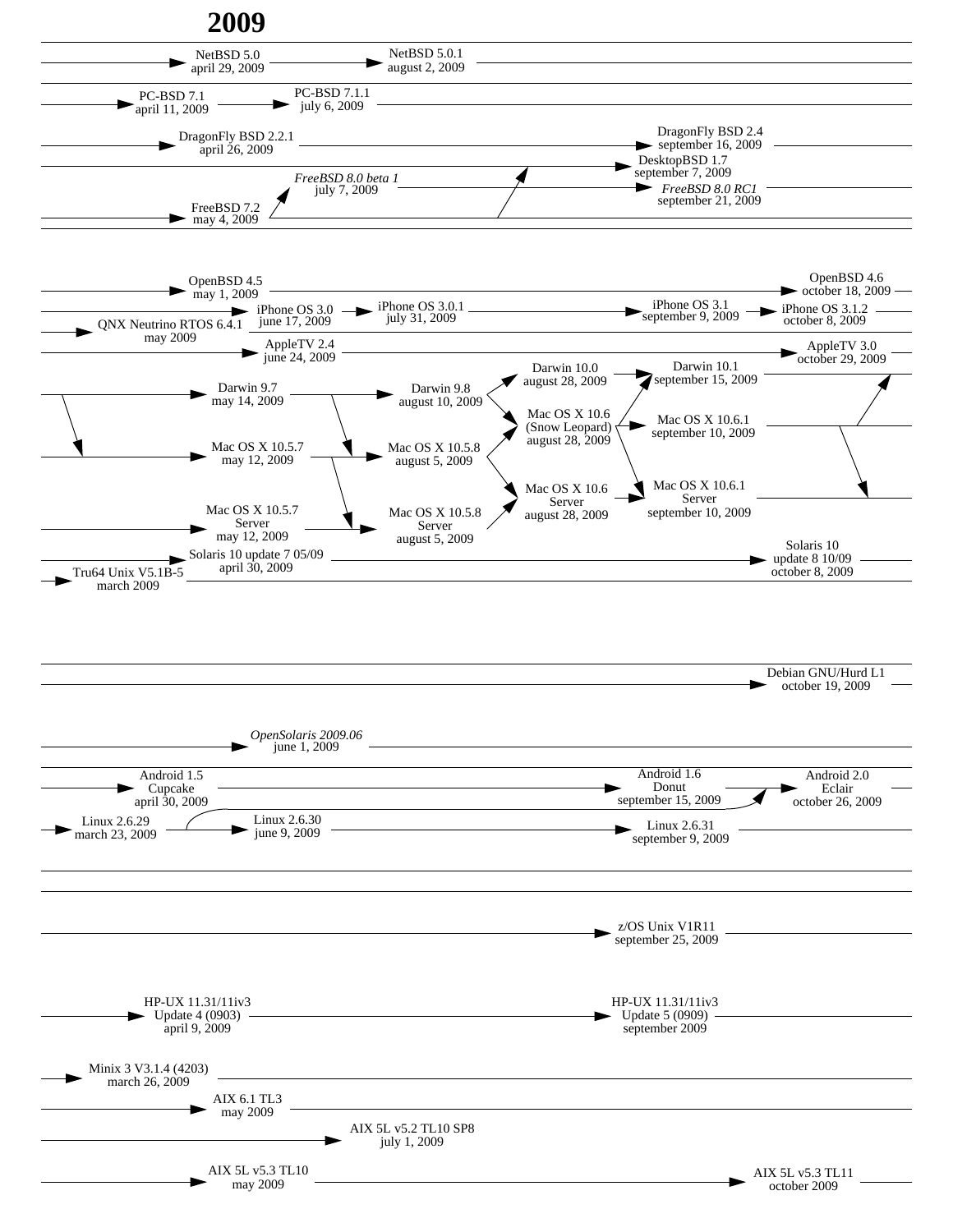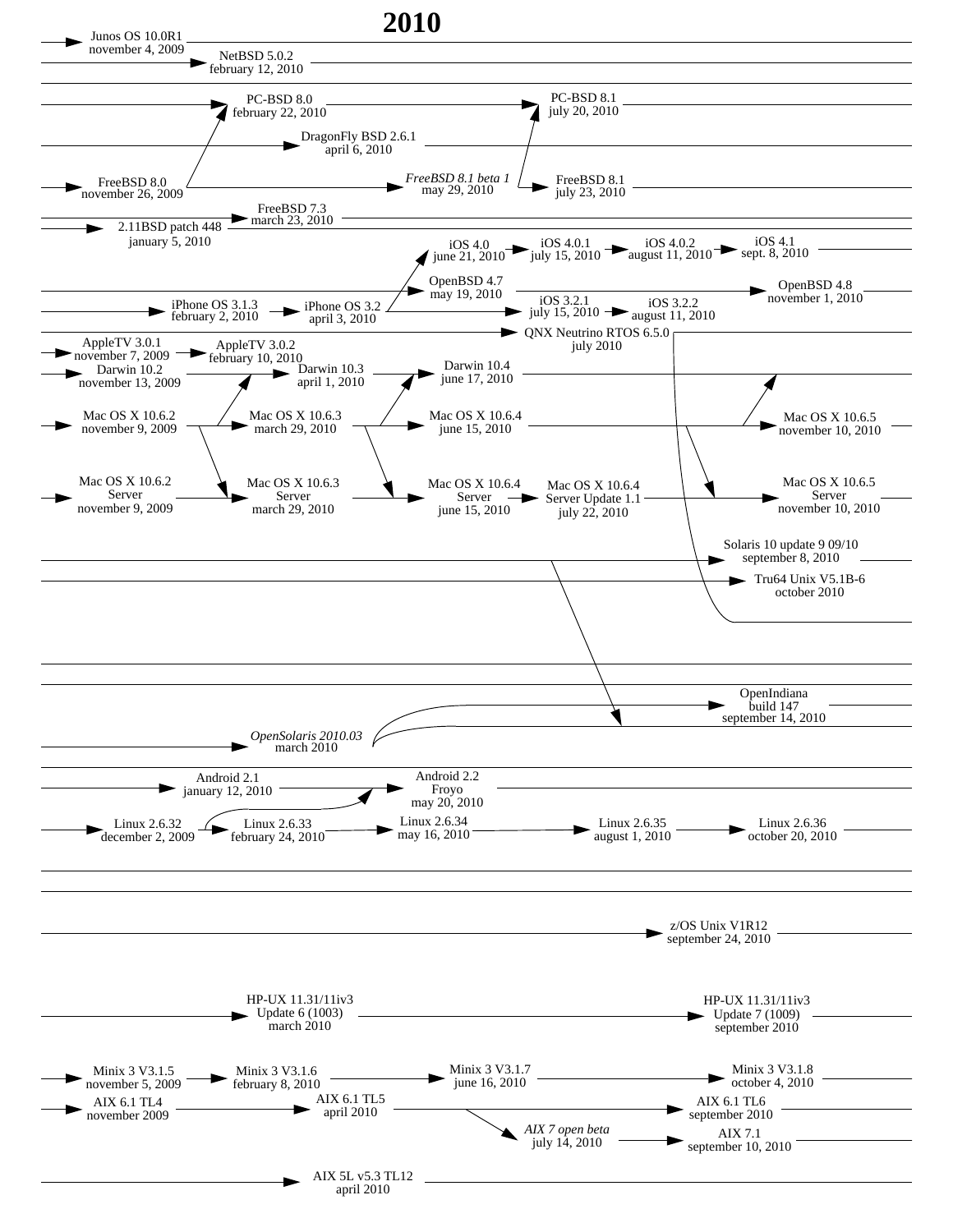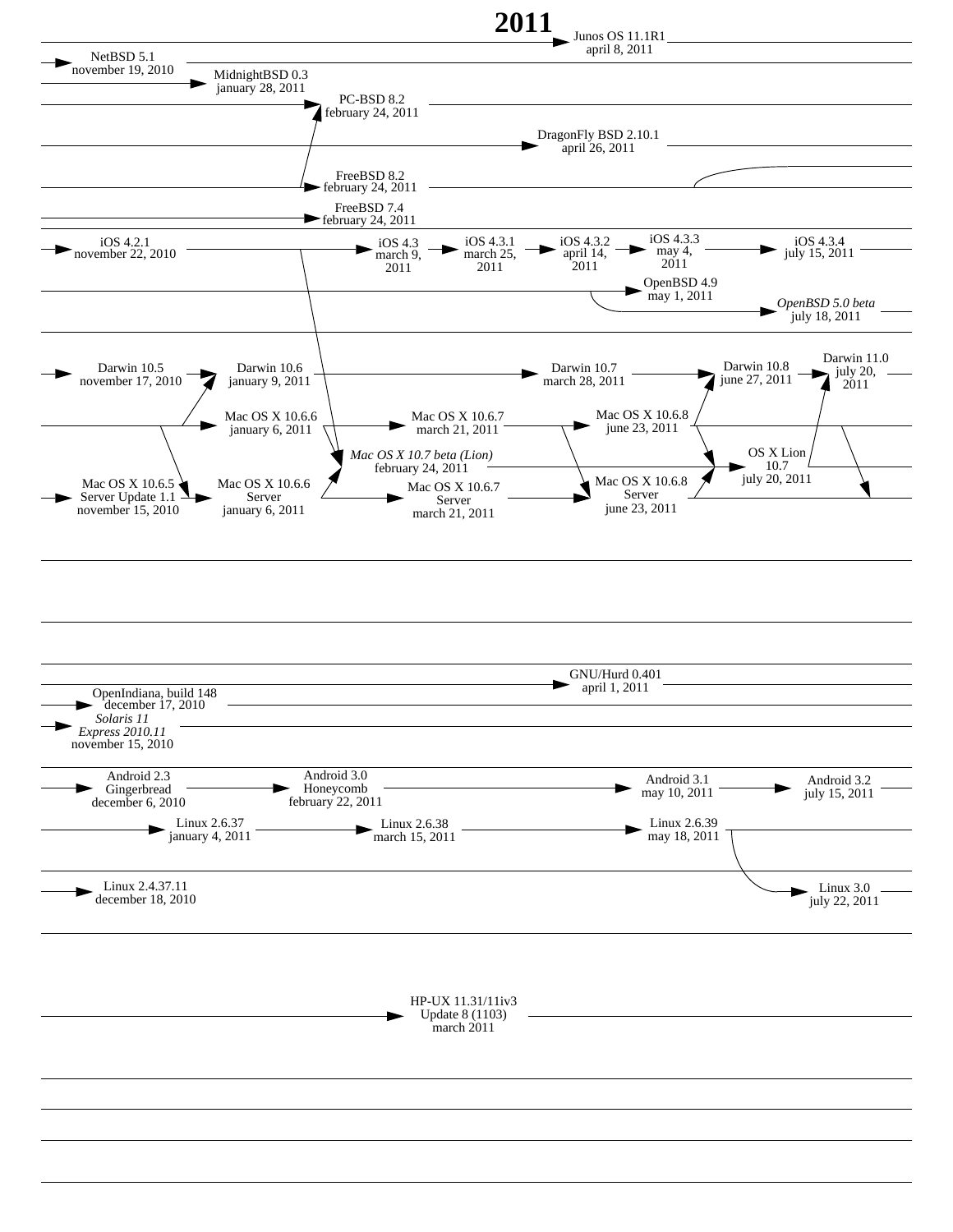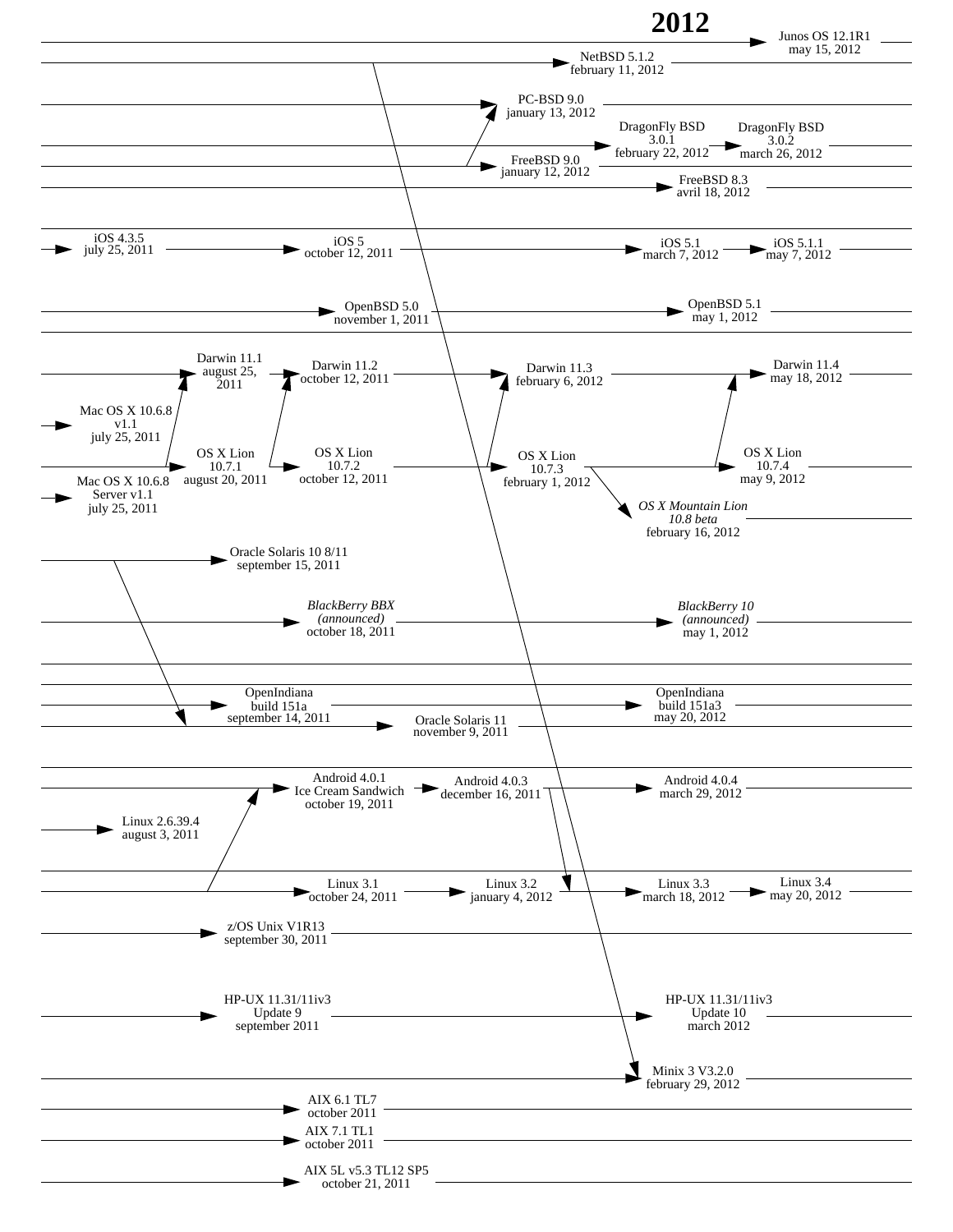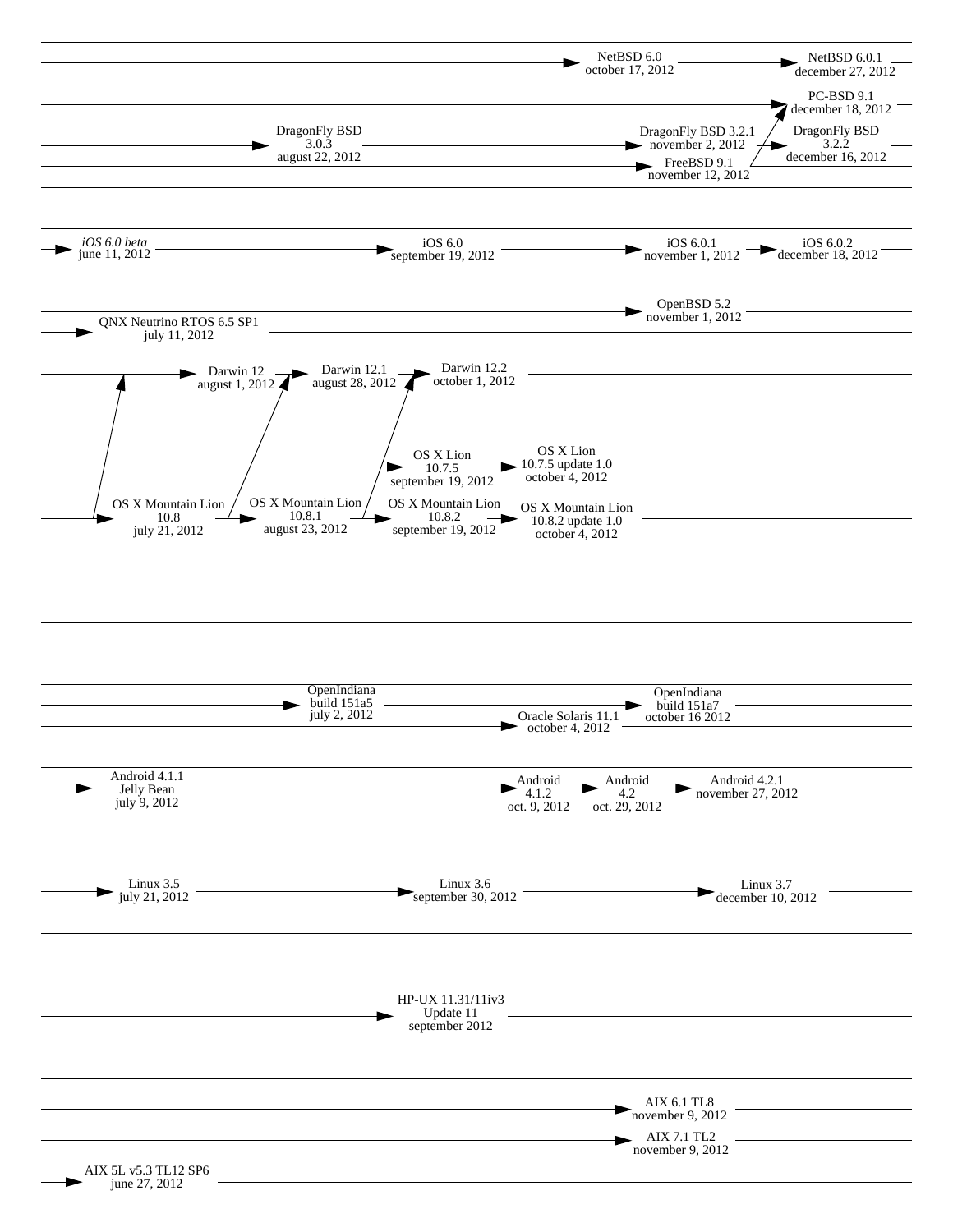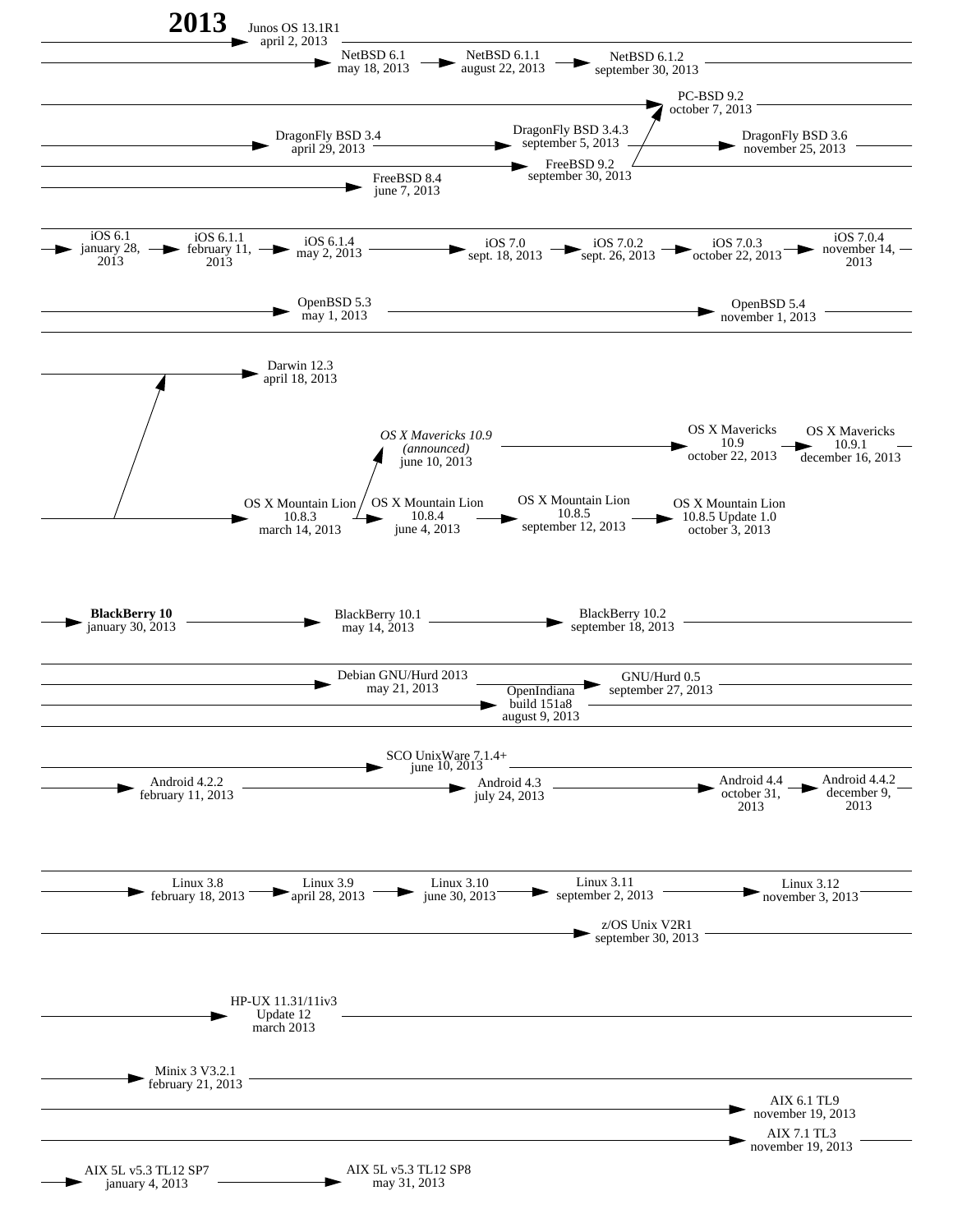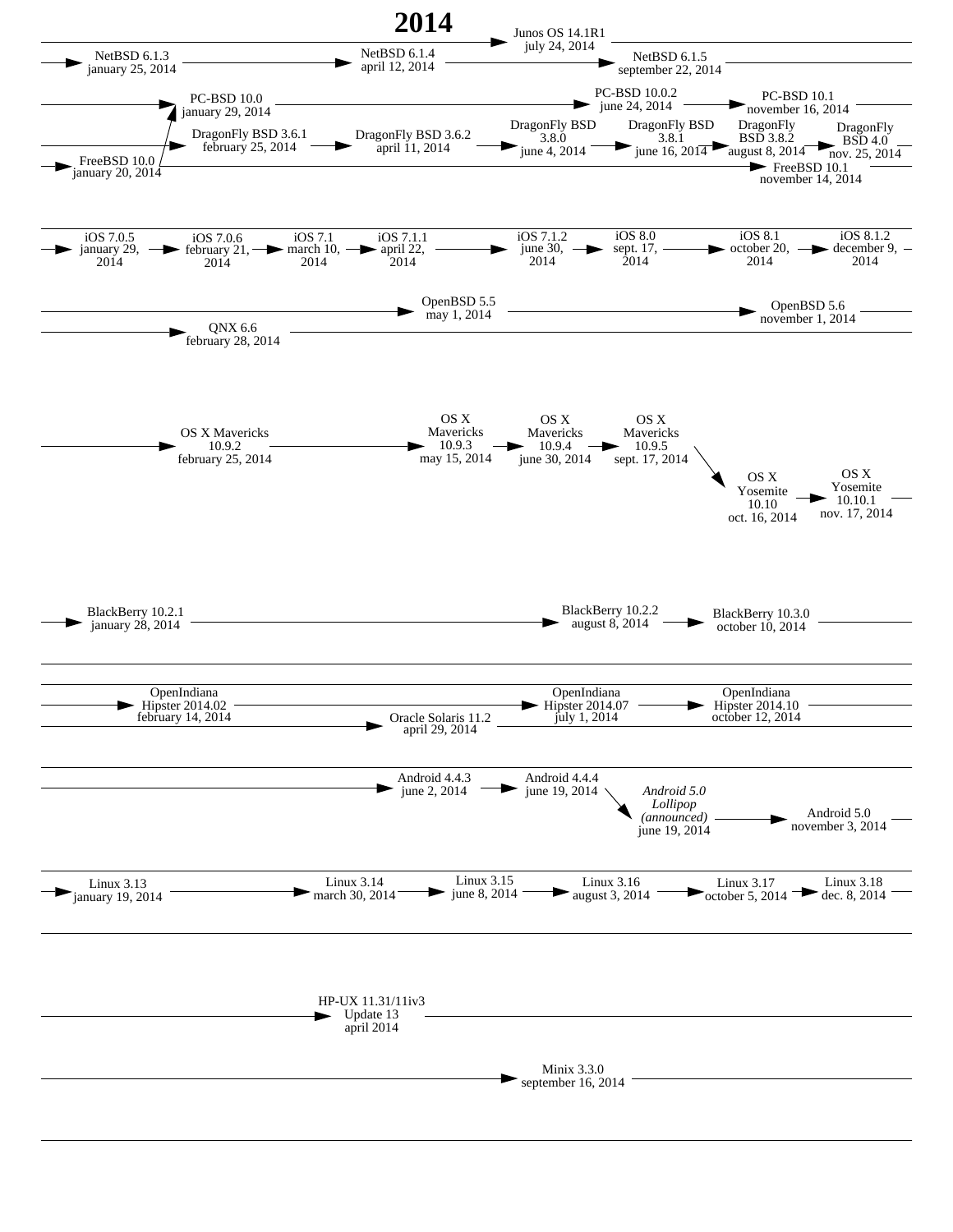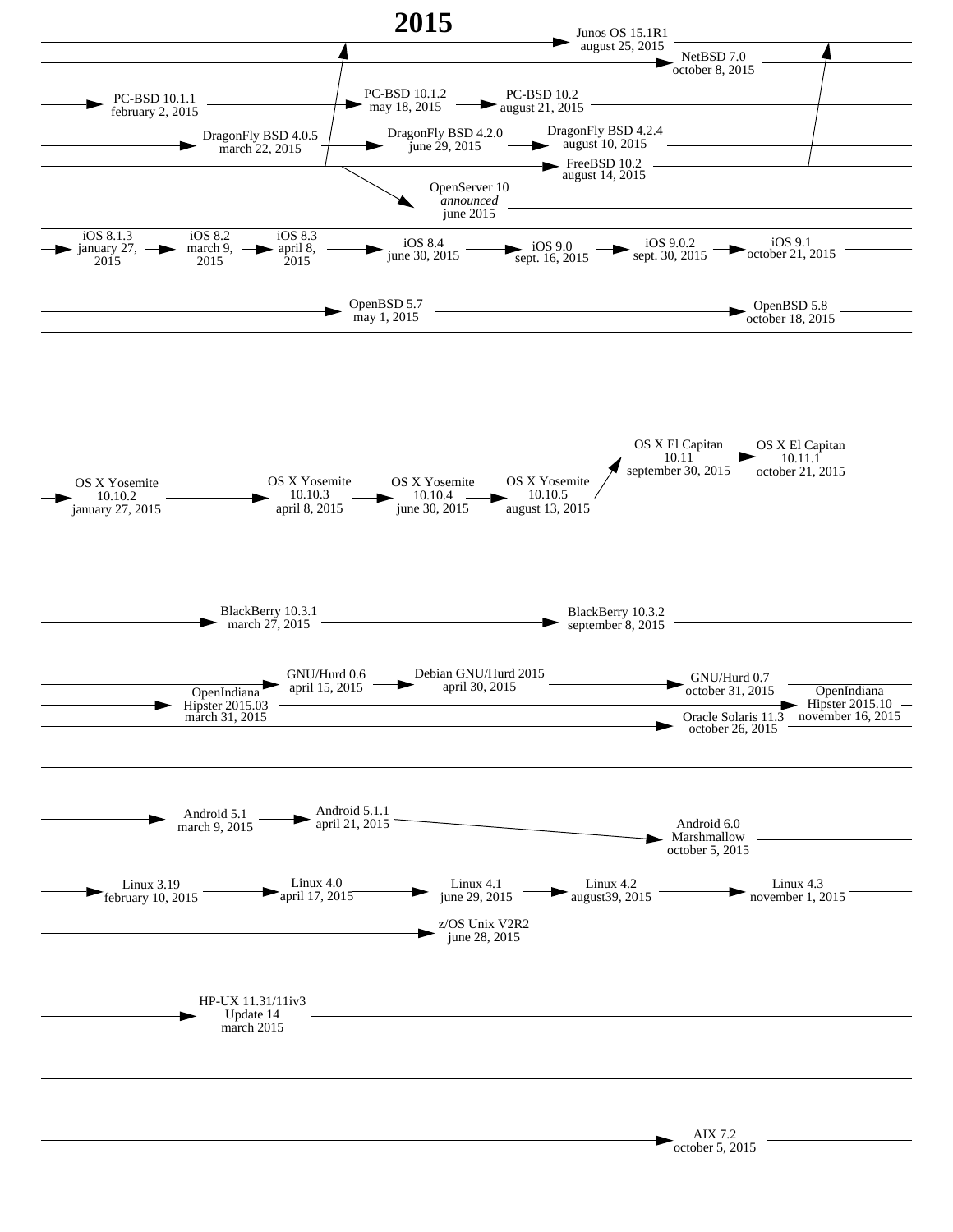

AIX 7.2 TL0 december 2015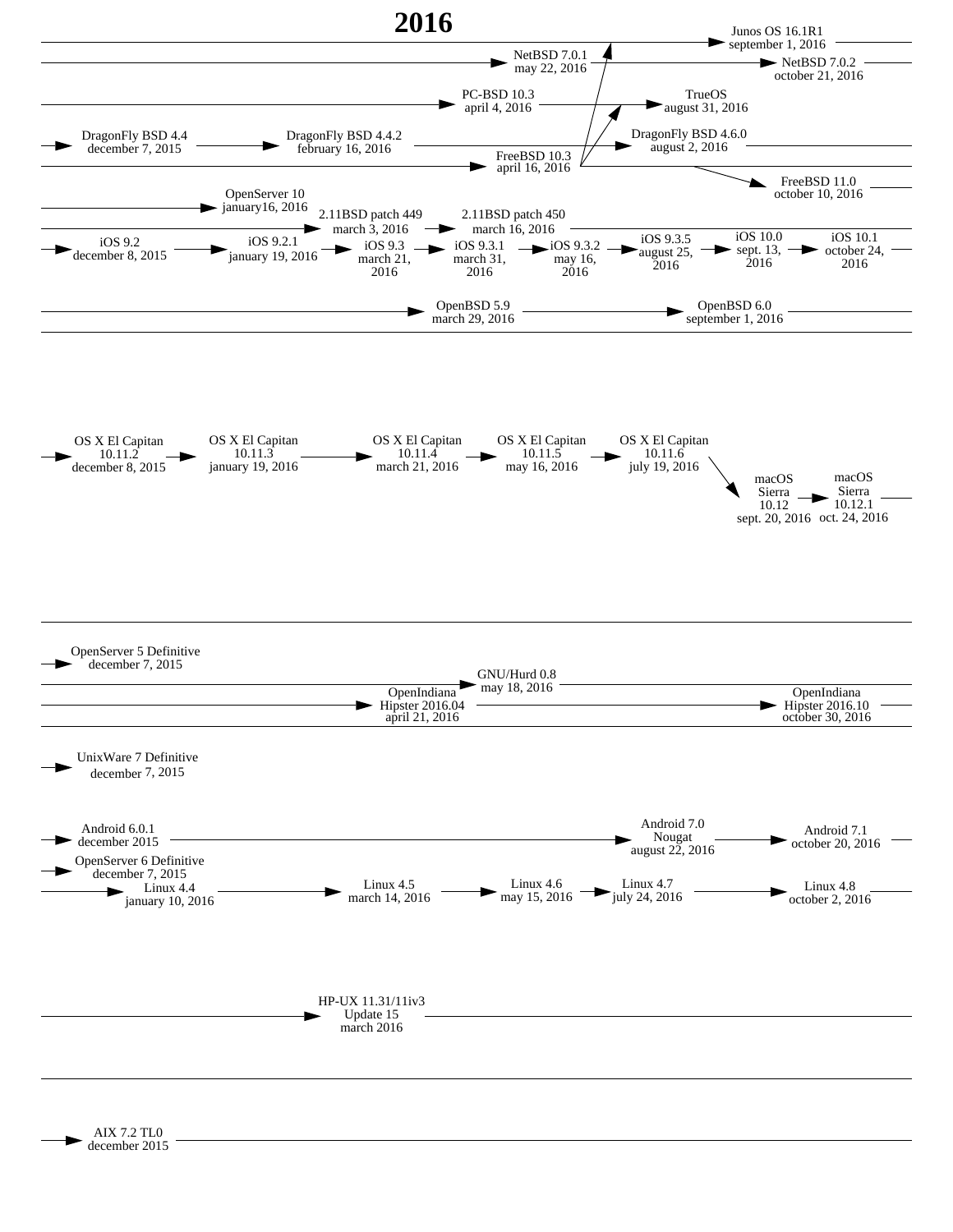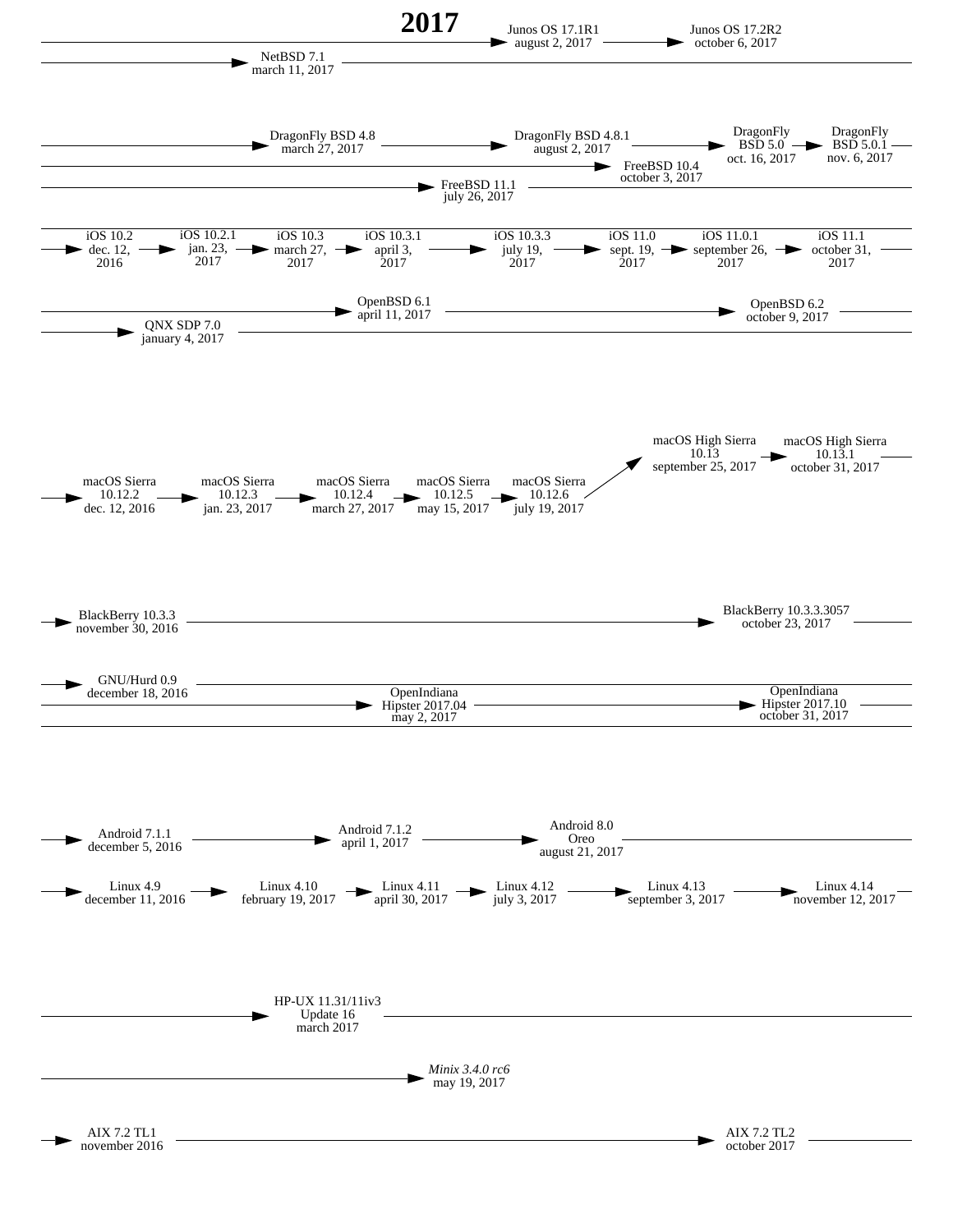

AIX 7.2 TL3 september 2018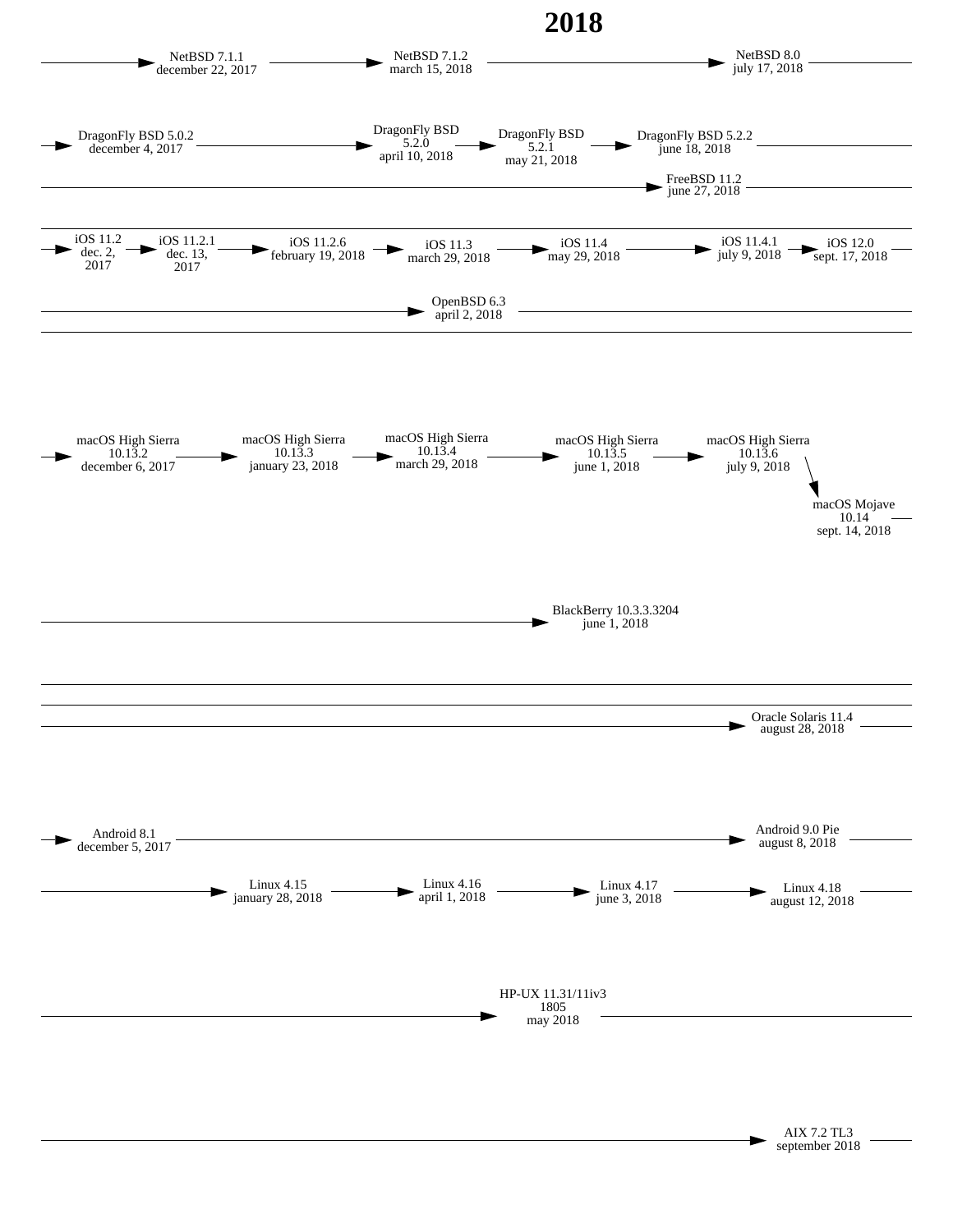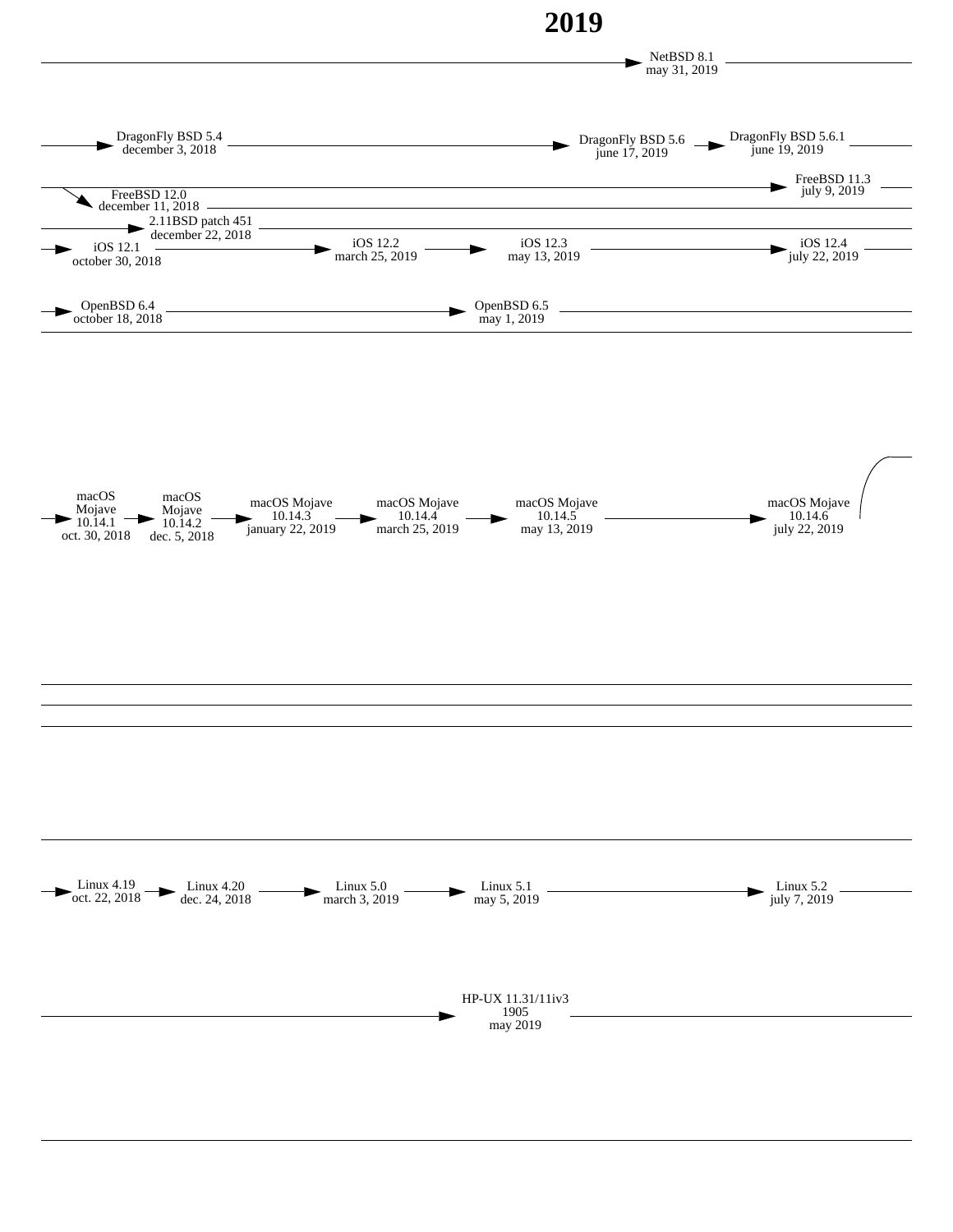**2020**

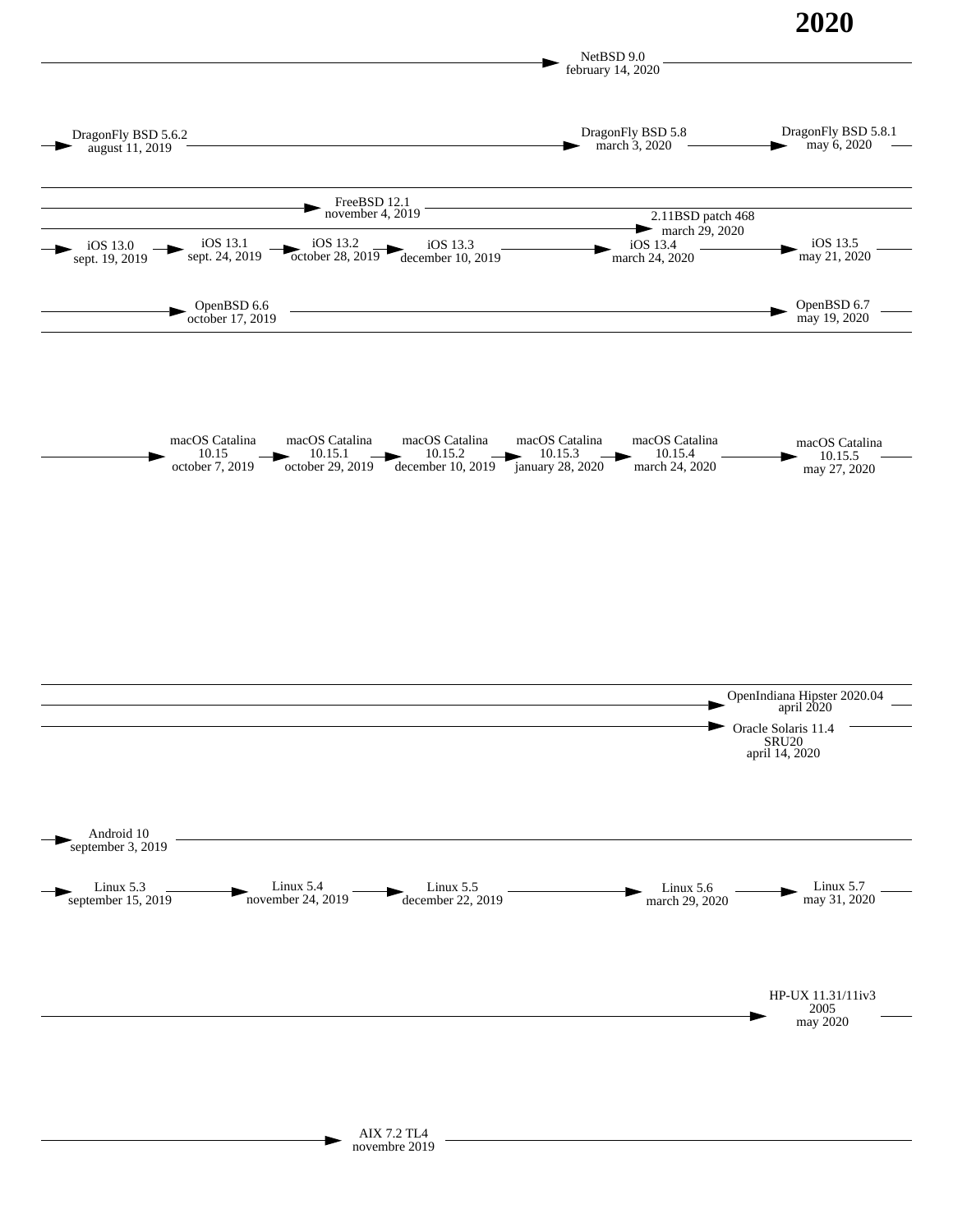

AIX 7.2 TL5 novembre 2020